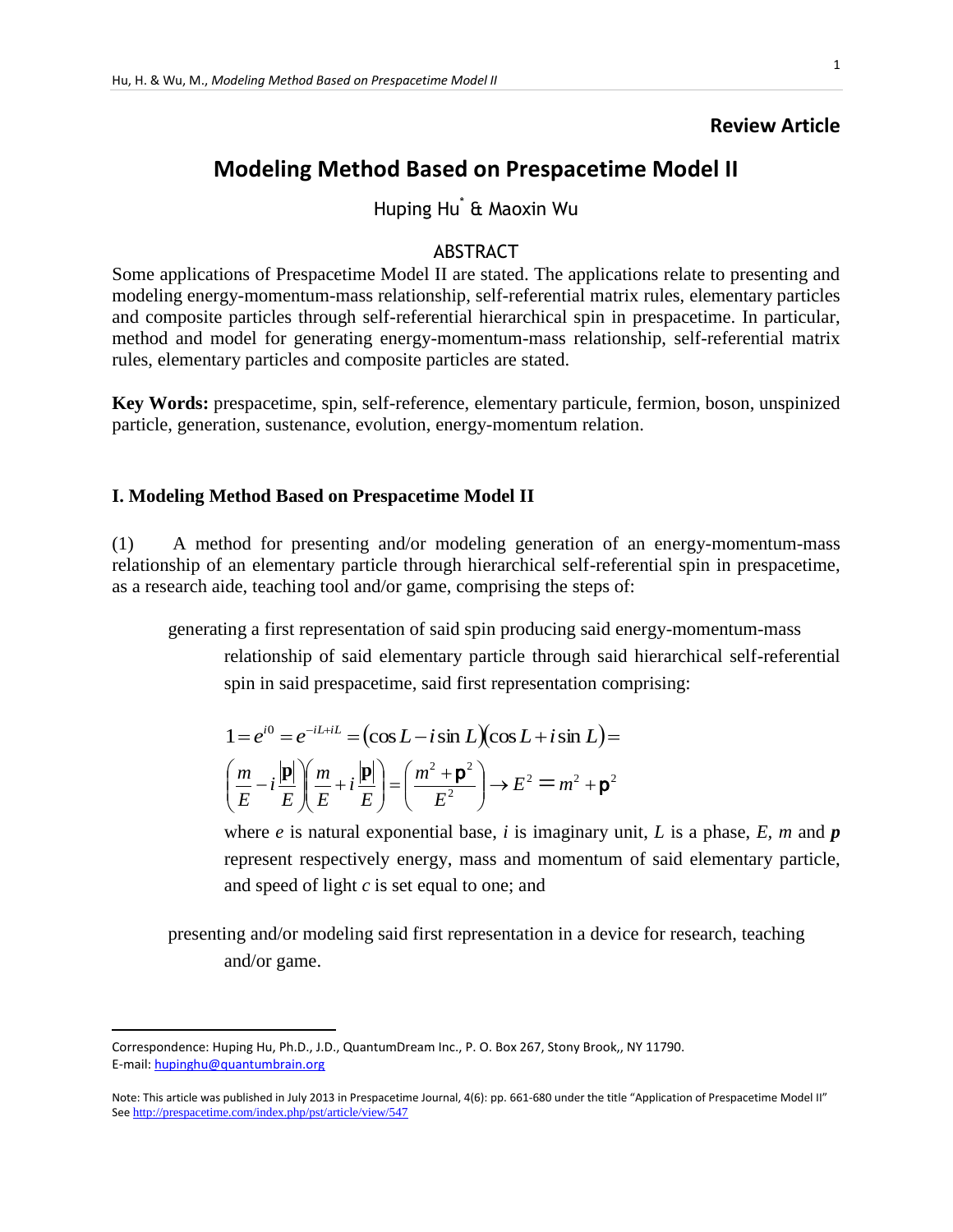(2) A method as in (1) wherein said first representation is modified to include an electromagnetic potential  $(A, \phi)$  generated by a second elementary particle, said modified representation comprising:

$$
1 = e^{i0} = e^{-iL+iL} = (\cos L - i \sin L)(\cos L + i \sin L) =
$$

$$
\left(\frac{m}{E - e\phi} - i\frac{|\mathbf{p} \cdot e\mathbf{A}|}{E - e\phi}\right)\left(\frac{m}{E - e\phi} + i\frac{|\mathbf{p} \cdot e\mathbf{A}|}{E - e\phi}\right) =
$$

$$
\left(\frac{m^2 + |\mathbf{p} \cdot e\mathbf{A}|^2}{(E - e\phi)^2}\right) \rightarrow (E - e\phi)^2 = m^2 + (\mathbf{p} \cdot e\mathbf{A})^2
$$

where *e* next to  $\phi$  or *A* is electric charge of said elementary particle.

(3) A method as in (1) for presenting and/or modeling generation of a self-referential matrix rule further comprising the steps of:

generating a second representation of said spin forming said matrix rule from said energy-momentum-mass relationship, said second representation comprising:

$$
\rightarrow 1 = \frac{E^2 - m^2}{\mathbf{p}^2} = \left(\frac{E - m}{-|\mathbf{p}|}\right)\left(\frac{-|\mathbf{p}|}{E + m}\right)^{-1} \rightarrow \frac{E - m}{-|\mathbf{p}|} = \frac{-|\mathbf{p}|}{E + m} \rightarrow \frac{E - m}{-|\mathbf{p}|} - \frac{-|\mathbf{p}|}{E + m} = 0
$$

$$
\rightarrow \begin{pmatrix} E - m & -|\mathbf{p}| \\ -|\mathbf{p}| & E + m \end{pmatrix} \rightarrow \begin{pmatrix} E - m & -\sigma \cdot \mathbf{p} \\ -\sigma \cdot \mathbf{p} & E + m \end{pmatrix} \text{ or } \begin{pmatrix} E - m & -\mathbf{s} \cdot \mathbf{p} \\ -\mathbf{s} \cdot \mathbf{p} & E + m \end{pmatrix} ,
$$

$$
\rightarrow 1 = \frac{E^2 - \mathbf{p}^2}{m^2} = \left(\frac{E - |\mathbf{p}|}{-m}\right) \left(\frac{-m}{E + |\mathbf{p}|}\right)^{-1} \rightarrow \frac{E - |\mathbf{p}|}{-m} = \frac{-m}{E + |\mathbf{p}|} \rightarrow \frac{E - |\mathbf{p}|}{-m} - \frac{-m}{E + |\mathbf{p}|} = 0
$$

$$
\rightarrow \begin{pmatrix} E - |\mathbf{p}| & -m \\ -m & E + |\mathbf{p}| \end{pmatrix} \rightarrow \begin{pmatrix} E - \mathbf{\sigma} \cdot \mathbf{p} & -m \\ -m & E + \mathbf{\sigma} \cdot \mathbf{p} \end{pmatrix} \text{ or } \begin{pmatrix} E - \mathbf{S} \cdot \mathbf{p} & -m \\ -m & E + \mathbf{S} \cdot \mathbf{p} \end{pmatrix} ,
$$

$$
\rightarrow 1 = \frac{m^2 + \mathbf{p}^2}{E^2} = \left(\frac{E}{-m + i|\mathbf{p}|}\right)^{-1} \left(\frac{-m - i|\mathbf{p}|}{E}\right)
$$

$$
\rightarrow \frac{E}{-m + i|\mathbf{p}|} = \frac{-m - i|\mathbf{p}|}{E} \rightarrow \frac{E}{-m + i|\mathbf{p}|} - \frac{-m - i|\mathbf{p}|}{E} = 0
$$

$$
\rightarrow \left(\frac{E}{-m + i|\mathbf{p}|} - \frac{m - i|\mathbf{p}|}{E}\right) \rightarrow \left(\frac{E}{-m + i\mathbf{\sigma} \cdot \mathbf{p}} - \frac{m - i\mathbf{\sigma} \cdot \mathbf{p}}{E}\right) \text{ or } \left(\frac{E}{-m + i\mathbf{s} \cdot \mathbf{p}} - \frac{m - i\mathbf{s} \cdot \mathbf{p}}{E}\right), \text{ or}
$$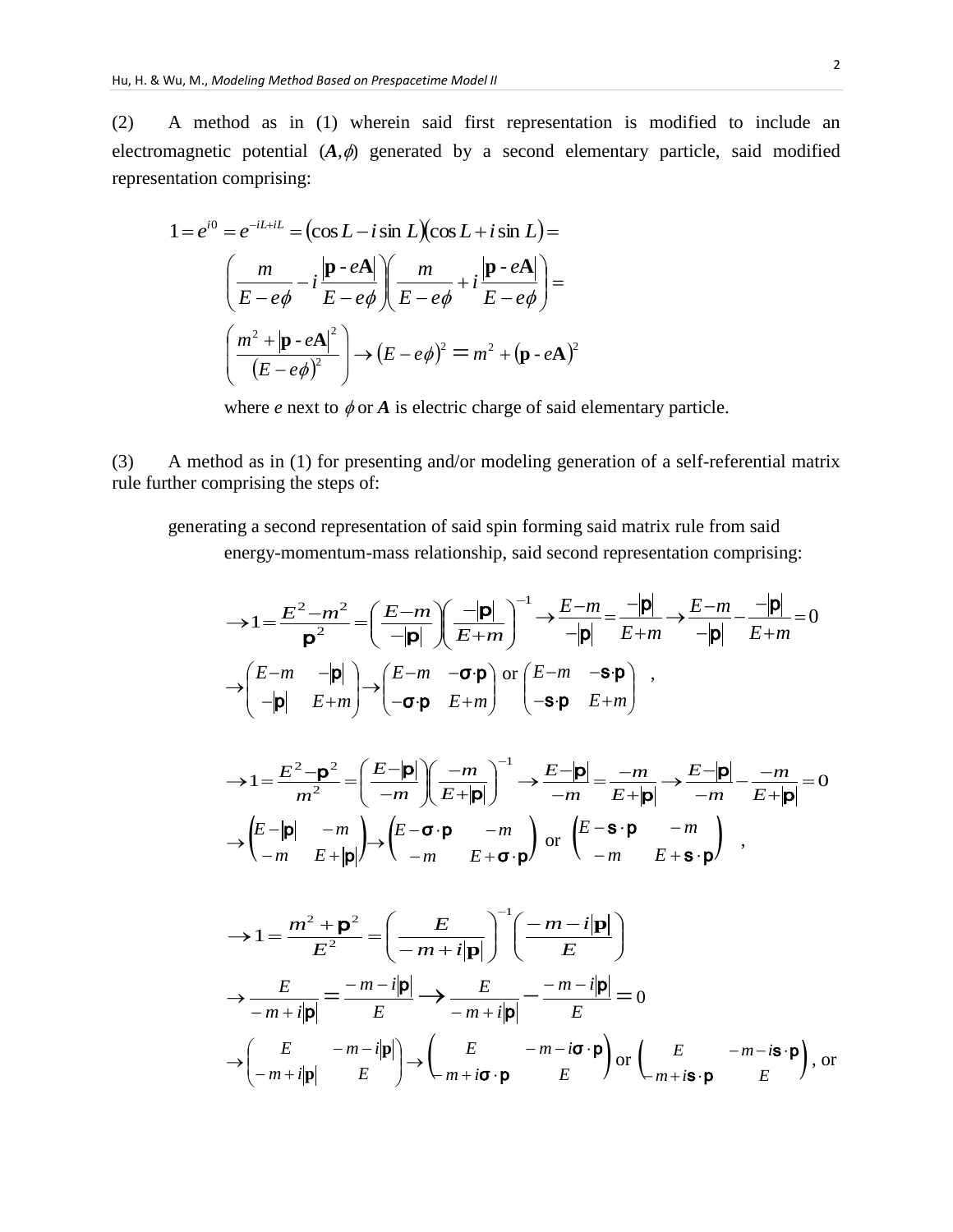$$
\rightarrow 1 = \frac{E^2 - \mathbf{p}_i^2}{m^2} = \left(\frac{E - |\mathbf{p}_i|}{-m}\right) \left(\frac{-m}{E + |\mathbf{p}_i|}\right)^{-1} \rightarrow \frac{E - |\mathbf{p}_i|}{-m} = \frac{-m}{E + |\mathbf{p}_i|} \rightarrow \frac{E - |\mathbf{p}_i|}{-m} - \frac{-m}{E + |\mathbf{p}_i|} = 0
$$
  

$$
\rightarrow \begin{pmatrix} E - |\mathbf{p}_i| & -m \\ -m & E + |\mathbf{p}_i| \end{pmatrix} \rightarrow \begin{pmatrix} E - \sigma \cdot \mathbf{p}_i & -m \\ -m & E + \sigma \cdot \mathbf{p}_i \end{pmatrix} \text{ or } \begin{pmatrix} E - \mathbf{S} \cdot \mathbf{p}_i & -m \\ -m & E + \mathbf{S} \cdot \mathbf{p}_i \end{pmatrix},
$$

where  $\sigma = (\sigma_1, \sigma_2, \sigma_3)$  are Pauli matrices,  $|\mathbf{p}| = \sqrt{\mathbf{p}^2} = \sqrt{-Det(\mathbf{\sigma} \cdot \mathbf{p})} \rightarrow \sigma \cdot \mathbf{p}$  represents fermionic spinization of  $|\mathbf{p}|$ ,  $\mathbf{s} = (s_1, s_2, s_3)$  are spin operators for spin 1 particle,  $p = \sqrt{p^2} = \sqrt{-\left(\text{Det}(\mathbf{s} \cdot \mathbf{p} + I_3) - \text{Det}(I_3)\right)} \rightarrow \mathbf{s} \cdot \mathbf{p}$  represents bosonic spinization of  $|\mathbf{p}|$ ,  $\mathbf{p}_i$  represents imaginary momentum,  $|\mathbf{p}_i| = \sqrt{\mathbf{p}_i^2} = \sqrt{-Det(\mathbf{\sigma} \cdot \mathbf{p}_i)} \rightarrow \mathbf{\sigma} \cdot \mathbf{p}_i$  represents fermionic spinization of  $|\mathbf{p}_i|$ , and  $|\mathbf{p}_i| = \sqrt{\mathbf{p}_i^2} = \sqrt{-\left(Det(\mathbf{S} \cdot \mathbf{p}_i + I_3) - Det(I_3)\right)} \rightarrow \mathbf{S} \cdot \mathbf{p}_i$ represents bosonic spinization of  $|\mathbf{p}_i|$ ;

### presenting and/or modeling said second representation in said device for research, teaching and/or game.

(4) A method for presenting and/or modeling generation, sustenance and evolution of an elementary particle through hierarchical self-referential spin in prespacetime, as a research aide, teaching tool and/or game, comprising the steps of:

generating a first representation of said generation, sustenance and evolution of said

elementary particle through said hierarchical self-referential spin in said

prespacetime, said first representation comprising:  
\n
$$
1 = e^{i0} = e^{i0} e^{i0} = e^{-iL+iL} e^{-iM+iM} = L_e L_i^{-1} (e^{-iM}) (e^{-iM})^{-1} \rightarrow
$$
\n
$$
(L_{M,e} L_{M,i}) (A_e e^{-iM}) = L_M (V_e) = 0
$$

where *e* is natural exponential base, *i* is imaginary unit, *L* is a first phase, M is a second phase,  $A_e e^{-iM} = \psi_e$  represents external object,  $A_i e^{-iM} = \psi_i$  represents internal object, *L<sup>e</sup>* represents external rule, *L<sup>i</sup>* represents internal rule, *L=*(*LM,e LM,i*) represents matrix rule, *LM,e* represents external matrix rule and *LM,i* represents internal matrix rule; and

presenting and/or modeling said first representation in a device for research, teaching and/or game.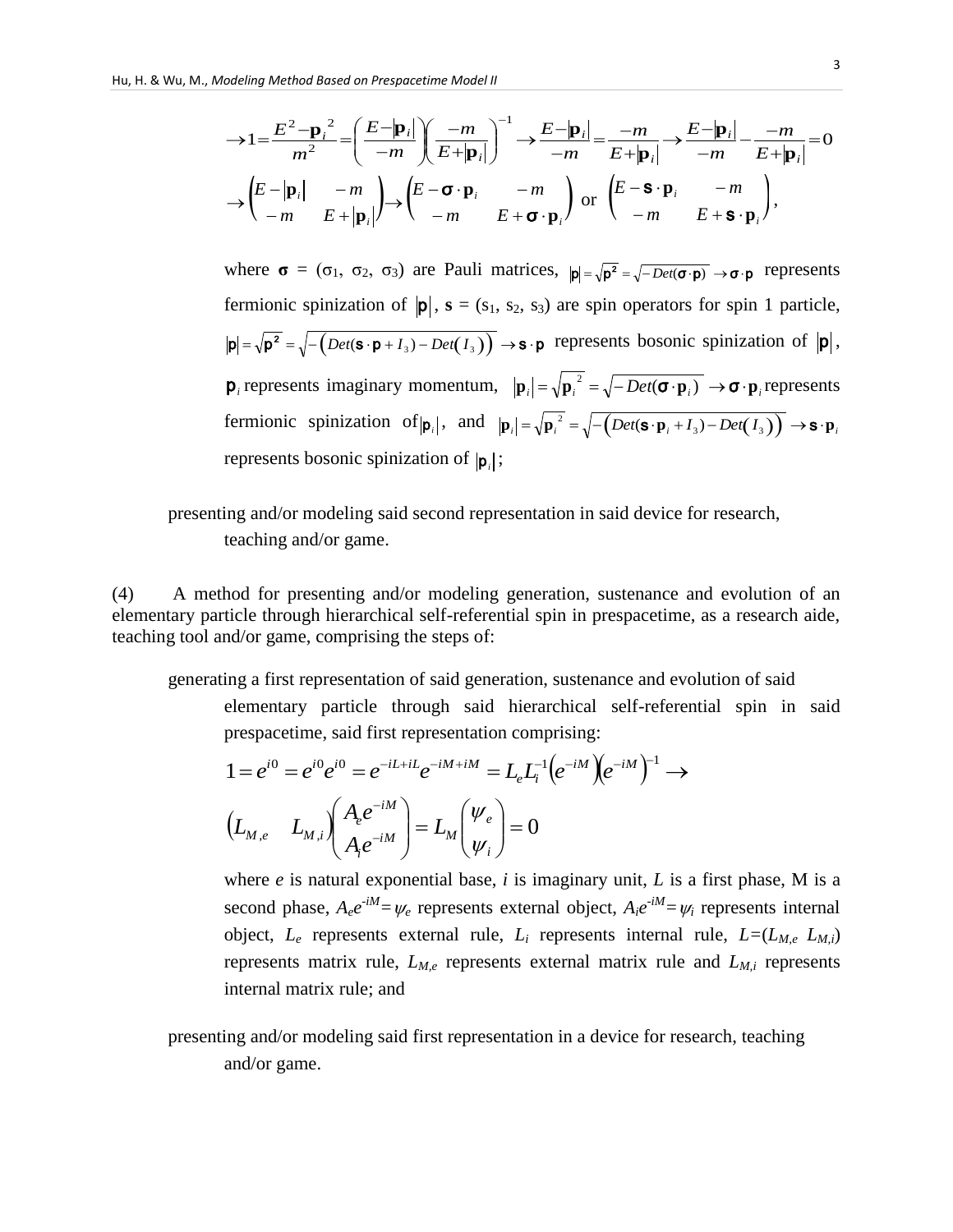(5) A method as in (4) wherein said external object comprises of an external wave function; said internal object comprises of an internal wave function; said elementary particle comprises of a fermion, boson or unspinized particle; said matrix rule containing an energy operator  $E \rightarrow i\partial_i$ , momentum operator  $\mathbf{p} \rightarrow -i\nabla$ , spin operator **σ** where **σ** = ( $\sigma_1$ ,  $\sigma_2$ ,  $\sigma_3$ ) are Pauli matrices, spin operator **S** where  $S = (s_1, s_2, s_3)$  are spin 1 matrices, and/or mass; said matrix rule further having a determinant containing  $E^2 - p^2 - m^2 = 0$ ,  $E^2 - p^2 = 0$ ,  $E^2 - m^2 = 0$ , or  $0^2 - p^2 - m^2 = 0$ ;  $c = 1$  where c is speed of light; and *ħ*=1 where ħ is reduced Planck constant.

(6) A method as (5) wherein said first representation of said generation, sustenance and evolution of said elementary particle comprises:

In or said elementary particle compress:  
\n
$$
1 = e^{i0} = e^{i0}e^{i0} = e^{+iL-iL}e^{+iM-iM} = (\cos L + i\sin L)(\cos L - i\sin L)e^{+iM-iM} =
$$
\n
$$
\left(\frac{m}{E} + i\frac{|\mathbf{p}|}{E}\right)\left(\frac{m}{E} - i\frac{|\mathbf{p}|}{E}\right)e^{+i p^{u} x_{\mu} - i p^{u} x_{\mu}} = \left(\frac{m^{2} + \mathbf{p}^{2}}{E^{2}}\right)e^{+i p^{u} x_{\mu} - i p^{u} x_{\mu}} = \frac{E^{2} - m^{2}}{\mathbf{p}^{2}}e^{+i p^{u} x_{\mu} - i p^{u} x_{\mu}} =
$$
\n
$$
\left(\frac{E - m}{-|\mathbf{p}|}\right)\left(\frac{-|\mathbf{p}|}{E + m}\right)^{1} \left(e^{-i p^{u} x_{\mu}}\right)e^{-i p^{u} x_{\mu}}\right)^{1} \rightarrow \frac{E - m}{-|\mathbf{p}|}e^{-i p^{u} x_{\mu}} = \frac{-|\mathbf{p}|}{E + m}e^{-i p^{u} x_{\mu}} \rightarrow
$$
\n
$$
\frac{E - m}{-|\mathbf{p}|}e^{-i p^{u} x_{\mu}} - \frac{-|\mathbf{p}|}{E + m}e^{-i p^{u} x_{\mu}} = 0 \rightarrow \left(\frac{E - m}{-|\mathbf{p}|} - \frac{|\mathbf{p}|}{E + m}\right)\left(a_{e_{+}}e^{-i p^{u} x_{\mu}}\right) = 0
$$
\n
$$
\rightarrow \left(\frac{E - m}{\sigma \cdot \mathbf{p}} - \frac{\sigma \cdot \mathbf{p}}{E + m}\right)\left(a_{e_{+}}e^{-i p^{u} x_{\mu}}\right) = (L_{M,e} - L_{M,i})\left(\frac{\psi_{e_{+}}}{\psi_{i_{+}}}\right) = 0 \text{ or}
$$
\n
$$
\left(\frac{E - m}{\mathbf{s} \cdot \mathbf{p}} - \frac{\mathbf{s} \cdot \mathbf{p}}{E + m}\right)\left(a_{e_{+}}e^{-i p^{u} x_{\mu}}\right) = (L_{M,e} - L_{M,i})\left(\frac{\psi_{e_{+}}}{\psi_{i_{+}}}\right) = 0
$$
\nwhere 
$$
\left(\
$$

particle,  $\begin{vmatrix} E-m & -\mathbf{0} \cdot \mathbf{p} \\ \vdots & \vdots & \vdots \\ \hline \mathbf{p} & \mathbf{p} & F + m \end{vmatrix} A_{e,+} e_{e,+}$ ,  $\alpha^{+e}$   $\alpha$   $\beta$  $\leftarrow$   $\sigma \cdot$   $\mathsf{p}$   $E$  +  $\begin{bmatrix} -m & -\sigma \cdot \mathbf{p} \\ \mathbf{r} & \mathbf{p} \end{bmatrix} A_{e,+} e^{-i p^{T} \cdot x_{\mu}}$ J  $\setminus$  $\mathsf{I}$  $\setminus$ ſ --- $^{+}$  $\mu_{x_{\mu}}$  $\mu_{x_{\mu}}$  $i p^{\mu} x$ *i*  $i p^{\mu} x$ *e*  $A_i e$  $A_{e+}e$  $E + m$  $E - m$ σ p  $\sigma \cdot p \mid A_{e,+}e^{-ip \cdot x_{\mu}} \mid = 0$  is Dirac equation in Dirac form for said

fermion, and  $\begin{bmatrix} E-m & -\mathbf{s} \cdot \mathbf{p} \\ 0 & E \end{bmatrix} \mathbf{A}_{e,+}e^{-\mathbf{p}} = 0$ ,  $,$ <sup>+</sup> $^{\epsilon}$   $|$  =  $\leftarrow$ **s** $\cdot$ **p**  $E +$  $-m \left( -\mathbf{S} \cdot \mathbf{p} \right) \mathbf{A}_{e,+} e^{-ipx} \mu$  $\int$  $\setminus$  $\mathsf{I}$  $\setminus$  $\sqrt{}$ --- $^{+}$  $\mu_{x_{\mu}}$  $\mu_{x_{\mu}}$  $i p^{\mu} x$ *i*  $i p^{\mu} x$ *e e e E m E m* A A s · p  $\mathbf{s} \cdot \mathbf{p} \left\| \mathbf{A}_{e,+} e^{-\mu x} \right\|_{0} = 0$  is a first equation for said boson;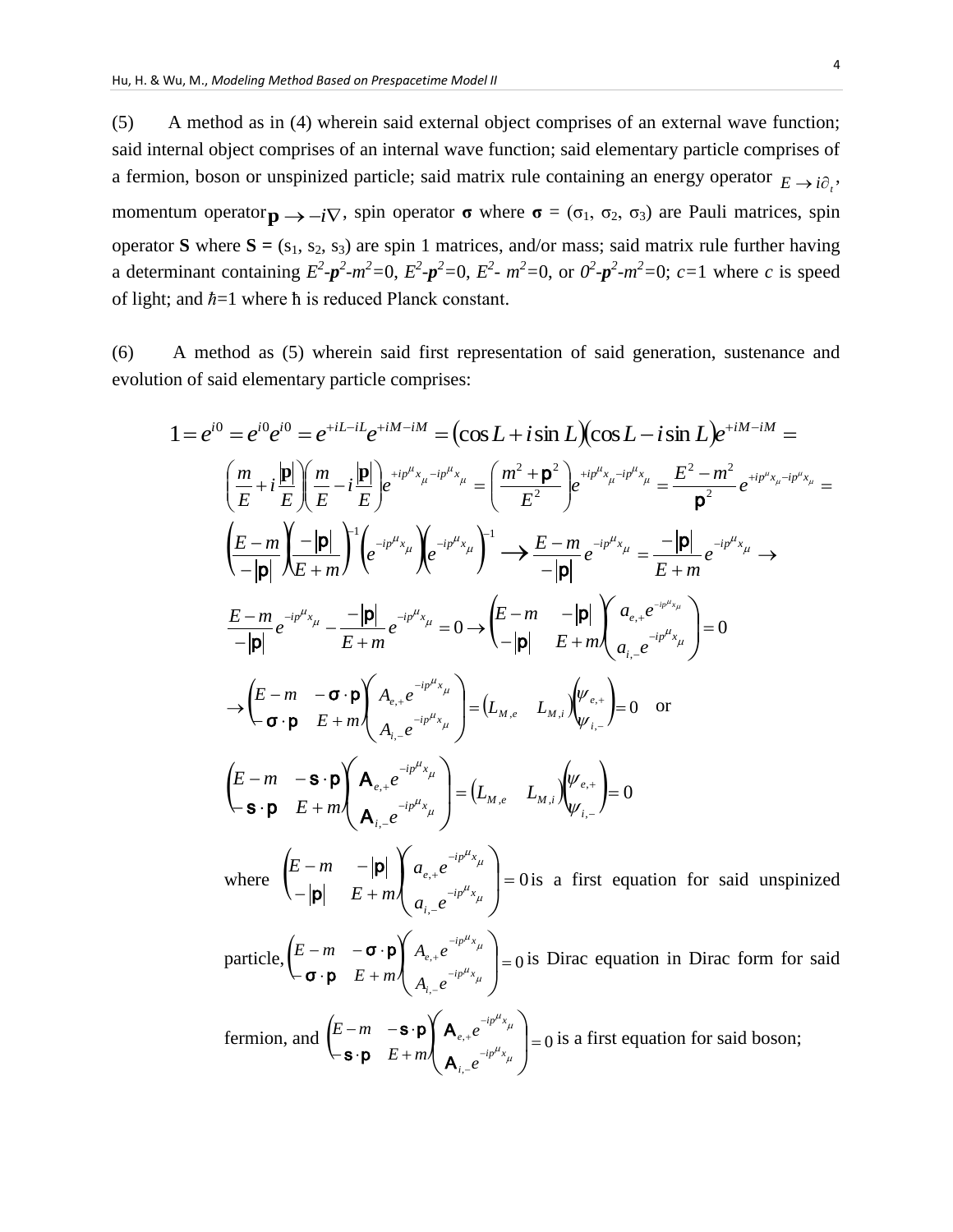Hu, H. & Wu, M., Modeling Method Based on Prespacetime Model II  
\n
$$
1 = e^{i0} = e^{i0}e^{i0} = e^{+iL-iL}e^{+iM-iM} = (\cos L + i \sin L)(\cos L - i \sin L)e^{+iM-iM} =
$$
\n
$$
\left(\frac{m}{E} + i\frac{|\mathbf{p}|}{E}\right) \left(\frac{m}{E} - i\frac{|\mathbf{p}|}{E}\right) e^{+i p^{u} x_{\mu} - i p^{u} x_{\mu}} = \left(\frac{m^{2} + \mathbf{p}^{2}}{E^{2}}\right) e^{+i p^{u} x_{\mu} - i p^{u} x_{\mu}} = \frac{E^{2} - \mathbf{p}^{2}}{m^{2}} e^{+i p^{u} x_{\mu} - i p^{u} x_{\mu}} =
$$
\n
$$
\left(\frac{E - |\mathbf{p}|}{-m}\right) \left(-m\right) \left(e^{-i p^{u} x_{\mu}}\right) \left(e^{-i p^{u} x_{\mu}}\right)^{1} \rightarrow \frac{E - |\mathbf{p}|}{-m} e^{-i p^{u} x_{\mu}} = \frac{-m}{E + |\mathbf{p}|} e^{-i p^{u} x_{\mu}} \rightarrow
$$
\n
$$
\frac{E - |\mathbf{p}|}{-m} e^{-i p^{u} x_{\mu}} - \frac{-m}{E + |\mathbf{p}|} e^{-i p^{u} x_{\mu}} = 0 \rightarrow \left(\frac{E - |\mathbf{p}|}{-m} - \frac{m}{E + |\mathbf{p}|} \right) \left(\frac{a_{e,\mu} e^{-i p^{u} x_{\mu}}}{a_{i,\mu} e^{-i p^{u} x_{\mu}}}\right) = 0
$$
\n
$$
\rightarrow \left(\frac{E - \sigma \cdot \mathbf{p}}{-m} - \frac{m}{E + \sigma \cdot \mathbf{p}} \right) \left(\frac{A_{e,\mu} e^{-i p^{u} x_{\mu}}}{A_{i,\nu} e^{-i p^{u} x_{\mu}}}\right) = (L_{M,e} - L_{M,i}) \left(\frac{\psi_{e,i}}{\psi_{i,\nu}}\right) = 0 \text{ or}
$$
\n
$$
\left(\frac{E - \mathbf{s} \cdot \mathbf{p}}{-m} - \frac{m}{E + \mathbf{s} \cdot \mathbf{p}} \right) \left(\frac{A_{e,\mu} e^{-i p^{u}
$$

particle,  $\begin{vmatrix} E - \mathbf{0} \cdot \mathbf{p} & -m \\ m & E + \mathbf{z} \end{vmatrix} A_{e,l} e^{-\mathbf{r}} = 0$ ,  $\begin{array}{cc} \n\cdot & \cdot \\
\cdot & \cdot\n\end{array}$  =  $-m$   $E+\sigma$ .  $-\sigma \cdot \mathbf{p}$   $-m$   $A_{e,l}e^{-ip^T x_{\mu}}$ J  $\setminus$  $\mathbf{I}$  $\setminus$  $\sqrt{}$  $\overline{a}$  $\overline{a}$  $\mu_{x_{\mu}}$  $\mu_{x_{\mu}}$  $i p^{\mu} x$ *i r*  $i p^{\mu} x$ *e l*  $A_{i,r}e$  $A_{e}$ ,  $e$ *m E*  $E - \sigma \cdot \mathbf{p}$  – *m* σ p  $\sigma \cdot \mathbf{p}$  -m  $\left\{ A_{e,l}e^{-ip^{2}x_{\mu}} \right\} = 0$  is Dirac equation in Weyl form for

said fermion, and  $\begin{bmatrix} E-**S** \cdot **P** & -m \\ m & F & R \end{bmatrix} \begin{bmatrix} **A** \end{bmatrix} e^{i\theta} = 0$ ,  $\begin{array}{cc} \n\cdot & \cdot \\
\cdot & \cdot\n\end{array}$  =  $-m$   $E+S$ .  $\begin{bmatrix} -\mathbf{s} \cdot \mathbf{p} & -m \\ m & F + \mathbf{e} \cdot \mathbf{p} \end{bmatrix} \mathbf{A}_{e,l} e^{-ip^T x_{\mu}}$  $\int$  $\setminus$  $\begin{array}{c} \end{array}$  $\setminus$  $\sqrt{}$  $\overline{a}$  $\overline{a}$  $\mu_{x_{\mu}}$  $\mu_{x_{\mu}}$  $i p^{\mu} x$ *i r*  $i p^{\mu} x$ *e l e e m E*  $E - S \cdot p$   $-m$ A A  $s \cdot p$  $\mathbf{s} \cdot \mathbf{p}$  -*m*  $\left\{ \mathbf{A}_{e,l}e^{-ipx} \right\}_{l=0}^{N}$  is a second equation for said

boson;

$$
1 = e^{i0} = e^{i0}e^{i0} = e^{+iL-iL}e^{+iM-iM} = \left(\cos L + i\sin L\right)\left(\cos L - i\sin L\right)e^{+iM-iM} =
$$
  
\n
$$
\left(\frac{m}{E} + i\frac{|\mathbf{p}|}{E}\right)\left(\frac{m}{E} - i\frac{|\mathbf{p}|}{E}\right)e^{+ip^{\mu}x_{\mu} - ip^{\mu}x_{\mu}} = \left(\frac{E}{-m+i|\mathbf{p}|}\right)\left(\frac{-m-i|\mathbf{p}|}{E}\right)^{-1}\left(e^{-ip^{\mu}x_{\mu}}\right)e^{-ip^{\mu}x_{\mu}}\right)^{-1} \rightarrow
$$
  
\n
$$
\frac{E}{-m+i|\mathbf{p}|}e^{-ip^{\mu}x_{\mu}} = \frac{-m-i|\mathbf{p}|}{E}e^{-ip^{\mu}x_{\mu}} \rightarrow \frac{E}{-m+i|\mathbf{p}|}e^{-ip^{\mu}x_{\mu}} - \frac{-m-i|\mathbf{p}|}{E}e^{-ip^{\mu}x_{\mu}} = 0
$$
  
\n
$$
\rightarrow \left(\frac{E}{-m+i|\mathbf{p}|} - \frac{-m-i|\mathbf{p}|}{E}\right)\left(\frac{a_{e}e^{-ip^{\mu}x_{\mu}}}{a_{i}e^{-ip^{\mu}x_{\mu}}}\right) = 0
$$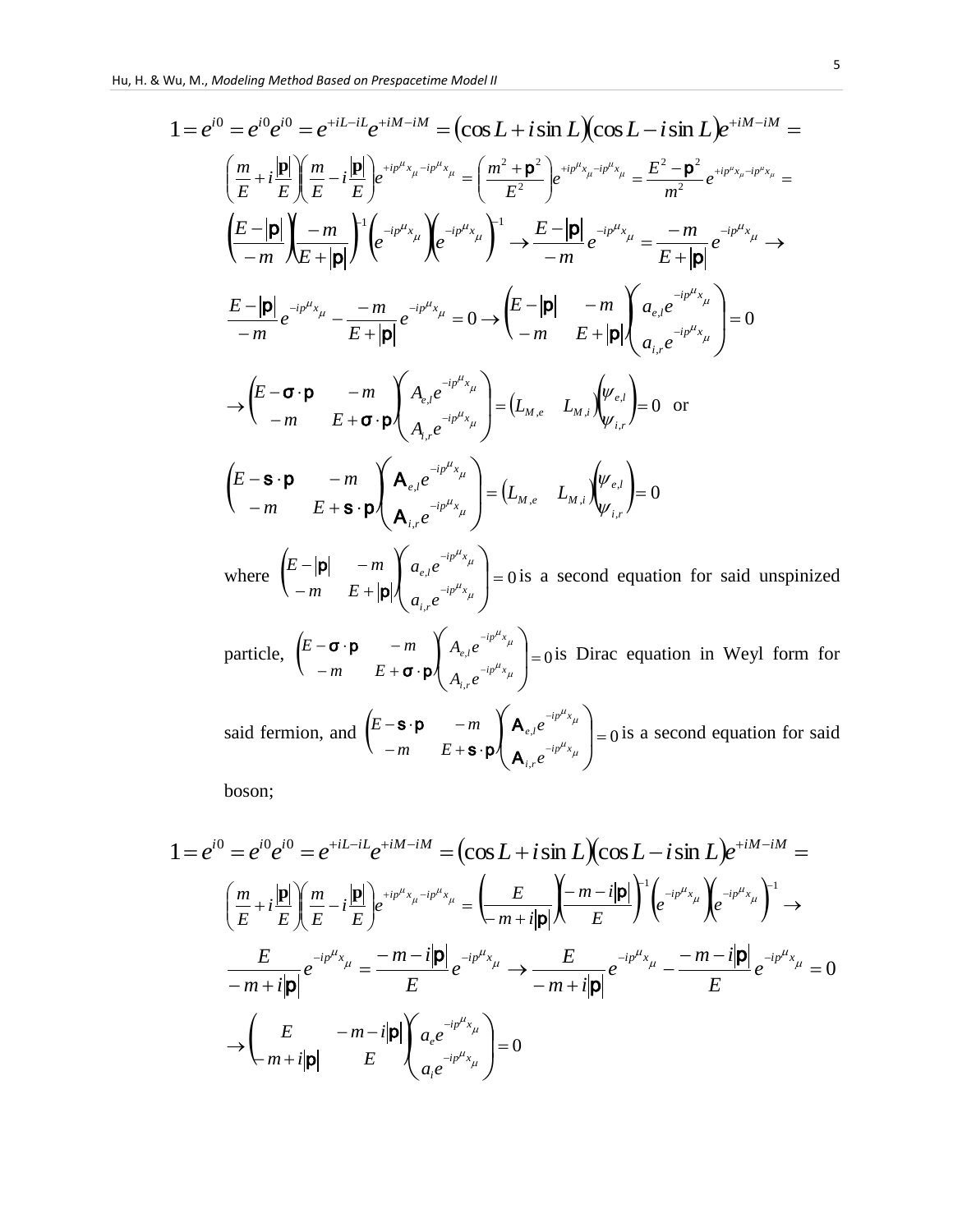$$
\sum \begin{pmatrix} E & -m - i\boldsymbol{\sigma} \cdot \boldsymbol{p} \\ m + i\boldsymbol{\sigma} \cdot \boldsymbol{p} & E \end{pmatrix} \begin{pmatrix} A_e e^{-ip^{\mu}x_{\mu}} \\ A_i e^{-ip^{\mu}x_{\mu}} \end{pmatrix} = (L_{M,e} - L_{M,i}) \begin{pmatrix} \psi_e \\ \psi_i \end{pmatrix} = 0 \text{ or}
$$
\n
$$
\begin{pmatrix} E & -m - i\boldsymbol{\sigma} \cdot \boldsymbol{p} \\ m + i\boldsymbol{\sigma} \cdot \boldsymbol{p} & E \end{pmatrix} \begin{pmatrix} A_e e^{-ip^{\mu}x_{\mu}} \\ A_i e^{-ip^{\mu}x_{\mu}} \end{pmatrix} = (L_{M,e} - L_{M,i}) \begin{pmatrix} \psi_e \\ \psi_i \end{pmatrix} = 0
$$
\nwhere\n
$$
\begin{pmatrix} E & -m - i|\boldsymbol{p}| \\ m + i|\boldsymbol{p}| & E \end{pmatrix} \begin{pmatrix} a_e e^{-ip^{\mu}x_{\mu}} \\ a_i e^{-ip^{\mu}x_{\mu}} \end{pmatrix} = 0 \text{ is a third equation for said unspinized}
$$
\nparticle,\n
$$
\begin{pmatrix} E & -m - i\boldsymbol{\sigma} \cdot \boldsymbol{p} \\ A_i e^{-ip^{\mu}x_{\mu}} \end{pmatrix} = 0 \text{ is Dirac equation in a third form}
$$
\nfor said fermion, and\n
$$
\begin{pmatrix} E & -m - i\boldsymbol{\sigma} \cdot \boldsymbol{p} \\ m + i\boldsymbol{\sigma} \cdot \boldsymbol{p} & E \end{pmatrix} \begin{pmatrix} A_e e^{-ip^{\mu}x_{\mu}} \\ A_e e^{-ip^{\mu}x_{\mu}} \end{pmatrix} = 0 \text{ is a third equation}
$$

 $\int$ 

 $-i p^{\mu} x_{\mu}$ 

 $\setminus$ 

*i*

A

*e*

for said boson; or

1 = 
$$
e^{i0} = e^{i0}e^{i0} = e^{+iL-iL}e^{+iM-iM} = (\cos L + i \sin L)(\cos L - i \sin L)e^{+iM-iM} =
$$
  
\n $\left(\frac{m}{E} + i\frac{|\mathbf{p}_i|}{E}\right)\left(\frac{m}{E} - i\frac{|\mathbf{p}_i|}{E}\right)e^{+ip^{\mu}x_{\mu} - ip^{\mu}x_{\mu}} = \left(\frac{m^2 + \mathbf{p}_i^2}{E^2}\right)e^{+ip^{\mu}x_{\mu} - ip^{\mu}x_{\mu}} = \frac{E^2 - m^2}{\mathbf{p}_i^2}e^{+ip^{\mu}x_{\mu} - ip^{\mu}x_{\mu}} =$   
\n $\left(\frac{E - m}{-|\mathbf{p}_i|}\right)\left(\frac{|\mathbf{p}_i|}{E + m}\right)^1\left(e^{-ip^{\mu}x_{\mu}}\right)e^{-ip^{\mu}x_{\mu}}\right)^1 \rightarrow \frac{E - m}{-|\mathbf{p}_i|}e^{-ip^{\mu}x_{\mu}} = \frac{-|\mathbf{p}_i|}{E + m}e^{-ip^{\mu}x_{\mu}} \rightarrow$   
\n $\frac{E - m}{-\mathbf{p}_i}e^{-ip^{\mu}x_{\mu}} - \frac{-|\mathbf{p}_i|}{E + m}e^{-ip^{\mu}x_{\mu}} = 0 \rightarrow \left(\frac{E - m}{-|\mathbf{p}_i|}\right)\left(\frac{S_{e,+}e^{-iEt}}{E + m}\right) = 0$   
\n $\rightarrow \left(\frac{E - m}{\sigma \cdot \mathbf{p}_i} - \frac{\mathbf{p}_i}{E + m}\right)\left(\frac{S_{e,+}e^{-iEt}}{S_{i,-}e^{-iEt}}\right) = (L_{M,e} - L_{M,i})\left(\frac{W_{e,+}}{W_{i,-}}\right) = 0$  or  
\n $\left(\frac{E - m}{\sigma \cdot \mathbf{p}_i} - \frac{\mathbf{p}_i}{E + m}\right)\left(\frac{S_{e,+}e^{-iEt}}{S_{i,-}e^{-iEt}}\right) = (L_{M,e} - L_{M,i})\left(\frac{W_{e,+}}{W_{i,-}}\right) = 0$   
\nwhere  $\left(\frac{E - m}{-|\mathbf{p}_i|}\right)\left(\frac{S_{e,+}e^{-iEt$ 

 $m + i$ **s** · **p**  $E$ 

 $\mathbf{s} \cdot \mathbf{p}$ 

in Dirac form for said fermion with said imaginary momentum  $\mathbf{p}_i$ , and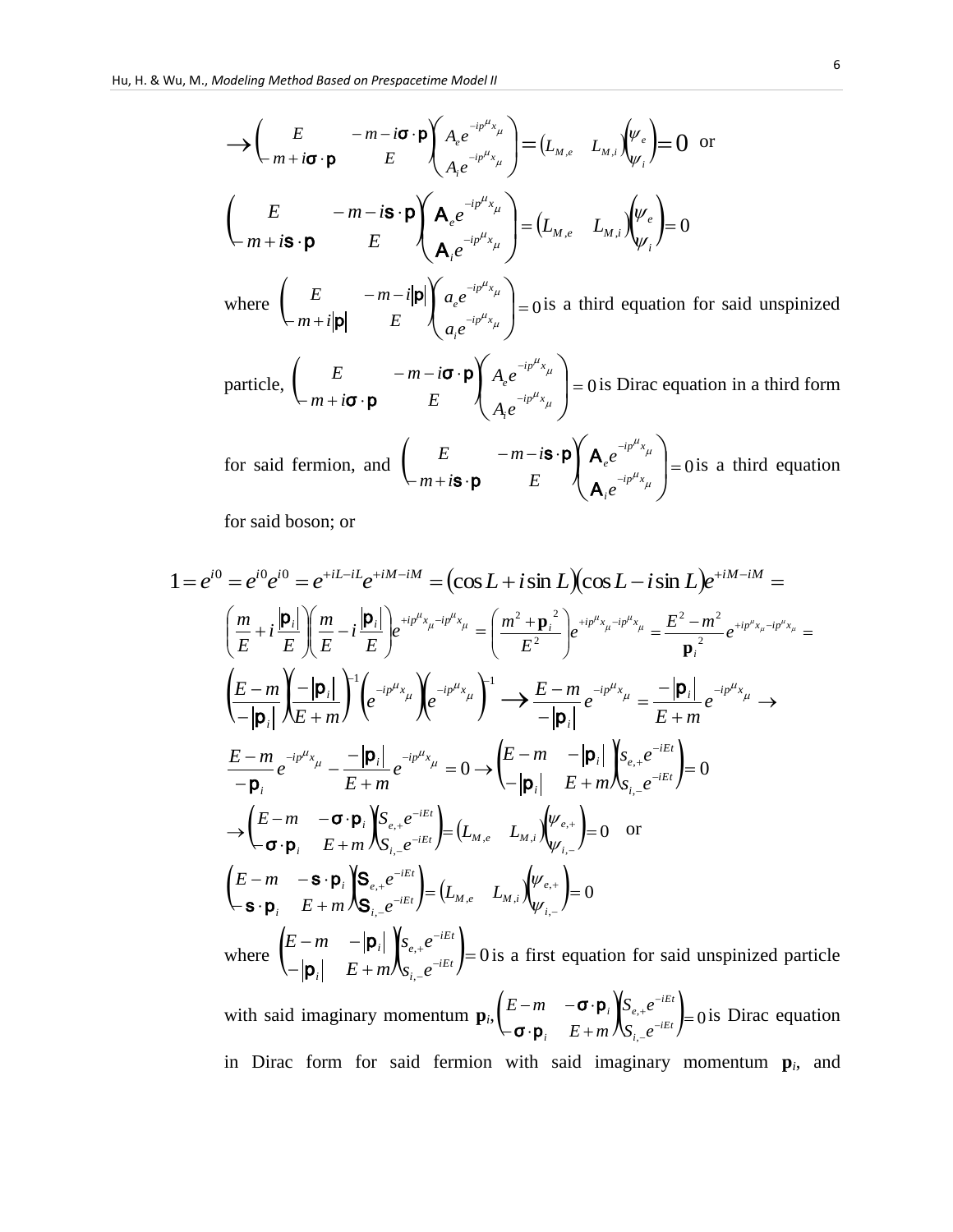$\begin{bmatrix} E-m & -\mathbf{S} \cdot \mathbf{p}_i \\ \mathbf{S} & E \end{bmatrix} \begin{bmatrix} \mathbf{S}_{e,+}e \\ \mathbf{S}_{e,-iE}e \end{bmatrix} = 0$ ,  $\mathbf{e}^{\mathbf{e}}$ <sub>iet</sub>  $\leftarrow$ **s** $\cdot$ **p**<sub>i</sub>  $E +$  $-m \quad -s$  $\epsilon$  $e^{-}$  $e^{-iEt}$  $e^{iEt}$ *i i e e E m E m* S S  $s \cdot p$  $\mathbf{s} \cdot \mathbf{p}_i$   $\left\{ \mathbf{S}_{e,+}e^{-iEt} \right\} = 0$  is a first equation for said boson with said imaginary momentum **p***<sup>i</sup>* .

(7) A method as in (6) wherein said elementary particle comprises of:

an electron, equation of said electron being modeled as:

$$
\left(\begin{array}{ccc}\nE - m & -\boldsymbol{\sigma} \cdot \boldsymbol{p} \\
-\boldsymbol{\sigma} \cdot \boldsymbol{p} & E + m\n\end{array}\right) A_{e,+} e^{-ip^{\mu}x_{\mu}}\n\begin{bmatrix}\nE - \boldsymbol{\sigma} \cdot \boldsymbol{p} & -m \\
-m & E + \boldsymbol{\sigma} \cdot \boldsymbol{p}\n\end{bmatrix}\n\begin{array}{ccc}\nA_{e,+} e^{-ip^{\mu}x_{\mu}} \\
A_{i,-} e^{-ip^{\mu}x_{\mu}}\n\end{array}\n\right) = 0 \text{ or } \\
\left(\begin{array}{ccc}\nE & -m - i\boldsymbol{\sigma} \cdot \boldsymbol{p} \\
m + i\boldsymbol{\sigma} \cdot \boldsymbol{p} & E\n\end{array}\right) A_{e} e^{-ip^{\mu}x_{\mu}}\n\begin{array}{ccc}\nA_{e,-} e^{-ip^{\mu}x_{\mu}} \\
A_{i} e^{-ip^{\mu}x_{\mu}}\n\end{array}\n\right) = 0 ;
$$

a positron, equation of said positron being modeled as:

$$
\left(\begin{array}{ccc}\nE-m & -\sigma \cdot \mathbf{p} \\
-\sigma \cdot \mathbf{p} & E+m\n\end{array}\right)\n\begin{array}{c}\nA_{e,-}e^{+ip^{\mu}x_{\mu}} \\
A_{i,+}e^{+ip^{\mu}x_{\mu}}\n\end{array}\right) = 0, \quad\n\left(\begin{array}{ccc}\nE-\sigma \cdot \mathbf{p} & -m \\
-m & E+\sigma \cdot \mathbf{p}\n\end{array}\right)\n\begin{array}{c}\nA_{e,r}e^{+ip^{\mu}x_{\mu}} \\
A_{i,l}e^{+ip^{\mu}x_{\mu}}\n\end{array}\right) = 0 \text{ or } \\
\left(\begin{array}{ccc}\nE & -m-i\sigma \cdot \mathbf{p} \\
m+i\sigma \cdot \mathbf{p} & E\n\end{array}\right)\n\begin{array}{c}\nA_{e}e^{+ip^{\mu}x_{\mu}} \\
A_{i}e^{+ip^{\mu}x_{\mu}}\n\end{array}\right) = 0 \; ;\n\end{array}
$$

a massless neutrino, equation of said neutrino being modeled as:

$$
\left(\begin{array}{ccc}\nE & -\boldsymbol{\sigma} \cdot \boldsymbol{p} \\
\boldsymbol{\sigma} \cdot \boldsymbol{p} & E\n\end{array}\n\right)\n\begin{array}{c}\nA_{e,+}e^{-ip^{\mu}x_{\mu}} \\
A_{i,-}e^{-ip^{\mu}x_{\mu}}\n\end{array}\n\right) = 0, \quad\n\left(\begin{array}{ccc}\nE - \boldsymbol{\sigma} \cdot \boldsymbol{p} & \Delta_{e,\rho}e^{-ip^{\mu}x_{\mu}} \\
E + \boldsymbol{\sigma} \cdot \boldsymbol{p}\n\end{array}\right)\n\begin{array}{c}\nA_{e,i}e^{-ip^{\mu}x_{\mu}} \\
A_{i,r}e^{-ip^{\mu}x_{\mu}}\n\end{array}\n\right) = 0 \text{ or } \\
\left(\begin{array}{ccc}\nE & -i\boldsymbol{\sigma} \cdot \boldsymbol{p} \\
E + i\boldsymbol{\sigma} \cdot \boldsymbol{p}\n\end{array}\right)\n\begin{array}{c}\nA_{e,i}e^{-ip^{\mu}x_{\mu}} \\
A_{i}e^{-ip^{\mu}x_{\mu}}\n\end{array}\n\right) = 0 ;\n\end{array}
$$

A massless antineutrino, equation of said antineutrino being modeled as:

$$
\begin{pmatrix}\nE & -\boldsymbol{\sigma} \cdot \boldsymbol{p} \\
-\boldsymbol{\sigma} \cdot \boldsymbol{p} & E\n\end{pmatrix}\n\begin{pmatrix}\nA_{e,-}e^{+ip^{\mu}x_{\mu}} \\
A_{i,+}e^{+ip^{\mu}x_{\mu}}\n\end{pmatrix} = 0, \quad\n\begin{pmatrix}\nE - \boldsymbol{\sigma} \cdot \boldsymbol{p} \\
E + \boldsymbol{\sigma} \cdot \boldsymbol{p}\n\end{pmatrix}\n\begin{pmatrix}\nA_{e,r}e^{+ip^{\mu}x_{\mu}} \\
A_{i,l}e^{+ip^{\mu}x_{\mu}}\n\end{pmatrix} = 0 \text{ or } \n\begin{pmatrix}\nE & -i\boldsymbol{\sigma} \cdot \boldsymbol{p} \\
A_{i}e^{+ip^{\mu}x_{\mu}}\n\end{pmatrix} = 0;
$$

a massive spin 1 boson, equation of said massive spin 1 boson being modeled as: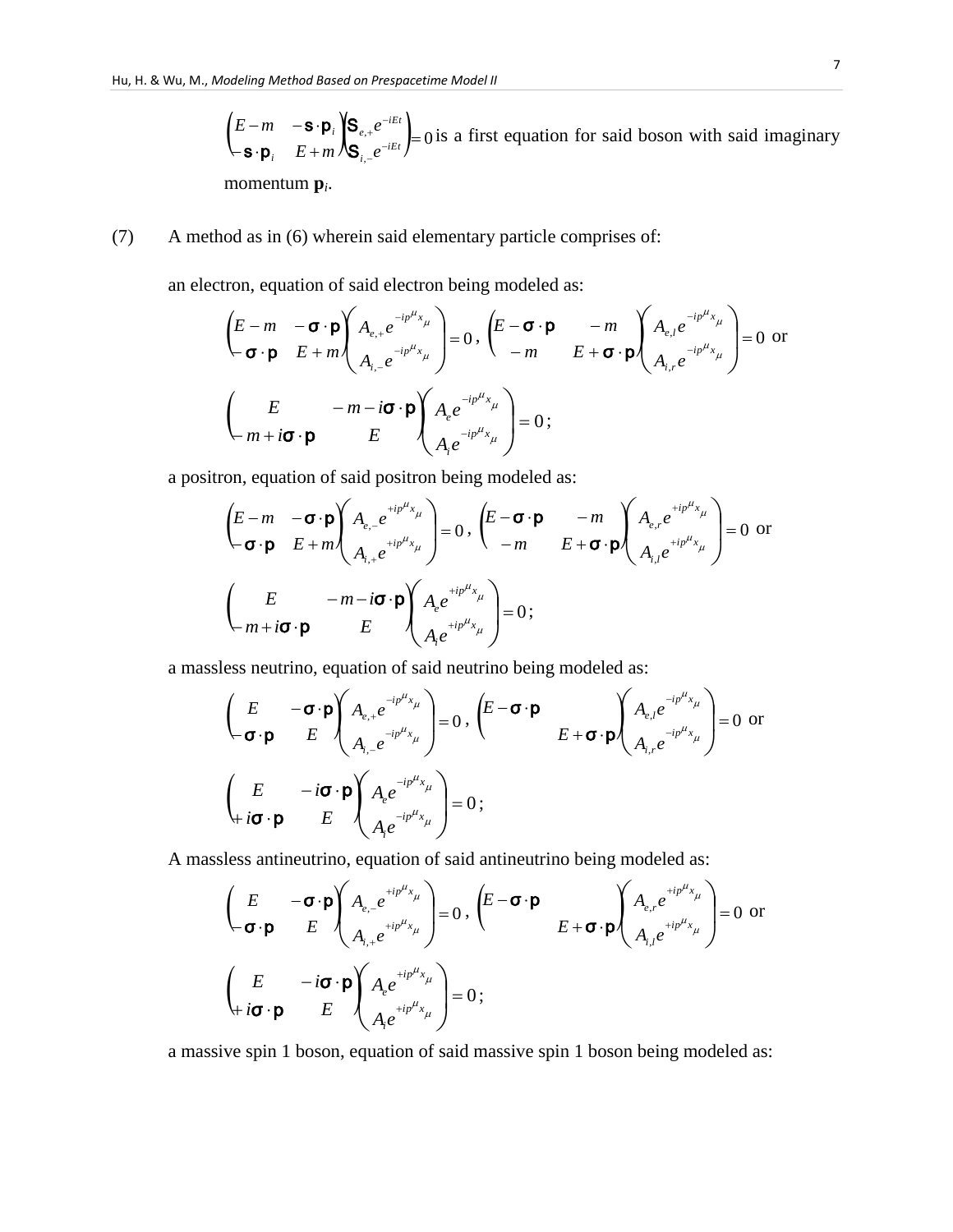$$
\left(\begin{array}{ccc}\nE-m & -\mathbf{s}\cdot\mathbf{p} \\
-\mathbf{s}\cdot\mathbf{p} & E+m\n\end{array}\right)\n\left(\begin{array}{ccc}\n\mathbf{A}_{e,+}e^{-ip\mu_{x_{\mu}}}\n\end{array}\right) = 0, \quad\n\left(\begin{array}{ccc}\nE-\mathbf{s}\cdot\mathbf{p} & -m \\
-m & E+\mathbf{s}\cdot\mathbf{p}\n\end{array}\right)\n\left(\begin{array}{ccc}\n\mathbf{A}_{e,i}e^{-ip\mu_{x_{\mu}}}\n\end{array}\right) = 0 \text{ or } \\
\left(\begin{array}{ccc}\nE & -m-is\cdot\mathbf{p} \\
m+is\cdot\mathbf{p}\n\end{array}\right)\n\left(\begin{array}{ccc}\n\mathbf{A}_{e}e^{-ip\mu_{x_{\mu}}}\n\end{array}\right) = 0 ;\n\end{array}
$$

a massive spin 1 antiboson, equation of said massive spin 1 antiboson being modeled as:

$$
\left(\begin{array}{ccc}\nE-m & -\mathbf{s}\cdot\mathbf{p} \\
-\mathbf{s}\cdot\mathbf{p} & E+m\n\end{array}\right)\n\left(\begin{array}{ccc}\n\mathbf{A}_{e,-}e^{+ip^{\mu}x_{\mu}} \\
\mathbf{A}_{i,+}e^{+ip^{\mu}x_{\mu}}\n\end{array}\right) = 0, \quad\n\left(\begin{array}{ccc}\nE-\mathbf{s}\cdot\mathbf{p} & -m \\
-m & E+\mathbf{s}\cdot\mathbf{p}\n\end{array}\right)\n\left(\begin{array}{ccc}\n\mathbf{A}_{e,r}e^{+ip^{\mu}x_{\mu}} \\
\mathbf{A}_{i,l}e^{+ip^{\mu}x_{\mu}}\n\end{array}\right) = 0 \text{ or } \\
\left(\begin{array}{ccc}\nE & -m-i\mathbf{s}\cdot\mathbf{p} \\
m+i\mathbf{s}\cdot\mathbf{p} & E\n\end{array}\right)\n\left(\begin{array}{ccc}\n\mathbf{A}_{e}e^{+ip^{\mu}x_{\mu}} \\
\mathbf{A}_{i}e^{+ip^{\mu}x_{\mu}}\n\end{array}\right) = 0 ;
$$

a massless spin 1 boson, equation of said massless spin 1 boson being modeled as:  
\n
$$
\begin{pmatrix}\nE & -\mathbf{s} \cdot \mathbf{p} \\
\mathbf{s} \cdot \mathbf{p} & E\n\end{pmatrix}\n\begin{pmatrix}\n\mathbf{A}_{e,+}e^{-ip\mu_{x_{\mu}}}\n\mathbf{A}_{i,-}e^{-ip\mu_{x_{\mu}}}\n\end{pmatrix} = \begin{pmatrix}\nE & -\mathbf{s} \cdot \mathbf{p} \\
-\mathbf{s} \cdot \mathbf{p} & E\n\end{pmatrix}\n\begin{pmatrix}\n\mathbf{E} \\
i\mathbf{B}\n\end{pmatrix} = 0,
$$
\n
$$
\begin{pmatrix}\nE - \mathbf{s} \cdot \mathbf{p} \\
\mathbf{A}_{i,-}e^{-ip\mu_{x_{\mu}}}\n\end{pmatrix} = 0 \text{ or } \begin{pmatrix}\nE & -i\mathbf{s} \cdot \mathbf{p} \\
i\mathbf{s} \cdot \mathbf{p} & E\n\end{pmatrix}\n\begin{pmatrix}\n\mathbf{A}_{e}e^{-ip\mu_{x_{\mu}}}\n\mathbf{A}_{i}e^{-ip\mu_{x_{\mu}}}\n\end{pmatrix} = 0
$$
\nwhere  $\begin{pmatrix}\nE & -\mathbf{s} \cdot \mathbf{p} \\
\mathbf{s} \cdot \mathbf{p} & E\n\end{pmatrix}\n\begin{pmatrix}\n\mathbf{A}_{i}e^{-ip\mu_{x_{\mu}}}\n\mathbf{B}\n\end{pmatrix} = 0$  is equivalent to Maxwell equation  $\begin{pmatrix}\n\partial_{i}\mathbf{E} = \nabla \times \mathbf{B} \\
\partial_{i}\mathbf{B} = -\nabla \times \mathbf{E}\n\end{pmatrix}$ ;

a massless spin 1 antiboson, equation of said massless spin 1 antiboson being modeled as:

$$
\begin{pmatrix}\nE & -\mathbf{s} \cdot \mathbf{p} \\
\mathbf{s} \cdot \mathbf{p} & E\n\end{pmatrix}\n\begin{pmatrix}\n\mathbf{A}_{e,-}e^{+ip^{\mu}x_{\mu}} \\
\mathbf{A}_{i,+}e^{+ip^{\mu}x_{\mu}}\n\end{pmatrix} = 0, \quad\n\begin{pmatrix}\nE - \mathbf{s} \cdot \mathbf{p} \\
E + \mathbf{s} \cdot \mathbf{p}\n\end{pmatrix}\n\begin{pmatrix}\n\mathbf{A}_{e,r}e^{+ip^{\mu}x_{\mu}} \\
\mathbf{A}_{i,l}e^{+ip^{\mu}x_{\mu}}\n\end{pmatrix} = 0 \text{ or } \n\begin{pmatrix}\nE & -i\mathbf{s} \cdot \mathbf{p} \\
\mathbf{A}_{e}e^{+ip^{\mu}x_{\mu}}\n\end{pmatrix} = 0;
$$

an antiproton, equation of said antiproton being modeled as:

$$
\begin{pmatrix}\nE - m & -\boldsymbol{\sigma} \cdot \boldsymbol{p}_i \\
-\boldsymbol{\sigma} \cdot \boldsymbol{p}_i & E + m\n\end{pmatrix}\n\begin{pmatrix}\nS_{e,+}e^{-iEt} \\
S_{i,-}e^{-iEt}\n\end{pmatrix} = 0, \begin{pmatrix}\nE - \boldsymbol{\sigma} \cdot \boldsymbol{p}_i & -m \\
-m & E + \boldsymbol{\sigma} \cdot \boldsymbol{p}_i\n\end{pmatrix}\n\begin{pmatrix}\nS_{e,I}e^{-iEt} \\
S_{i,P}e^{-iEt}\n\end{pmatrix} = 0 \text{ or }
$$
\n
$$
\begin{pmatrix}\nE & -m - i\boldsymbol{\sigma} \cdot \boldsymbol{p}_i \\
m + i\boldsymbol{\sigma} \cdot \boldsymbol{p}_i & E\n\end{pmatrix}\n\begin{pmatrix}\nS_{e}e^{-iEt} \\
S_{i}e^{-iEt}\n\end{pmatrix} = 0 \text{; or }
$$

a proton, equation of said proton being modeled as: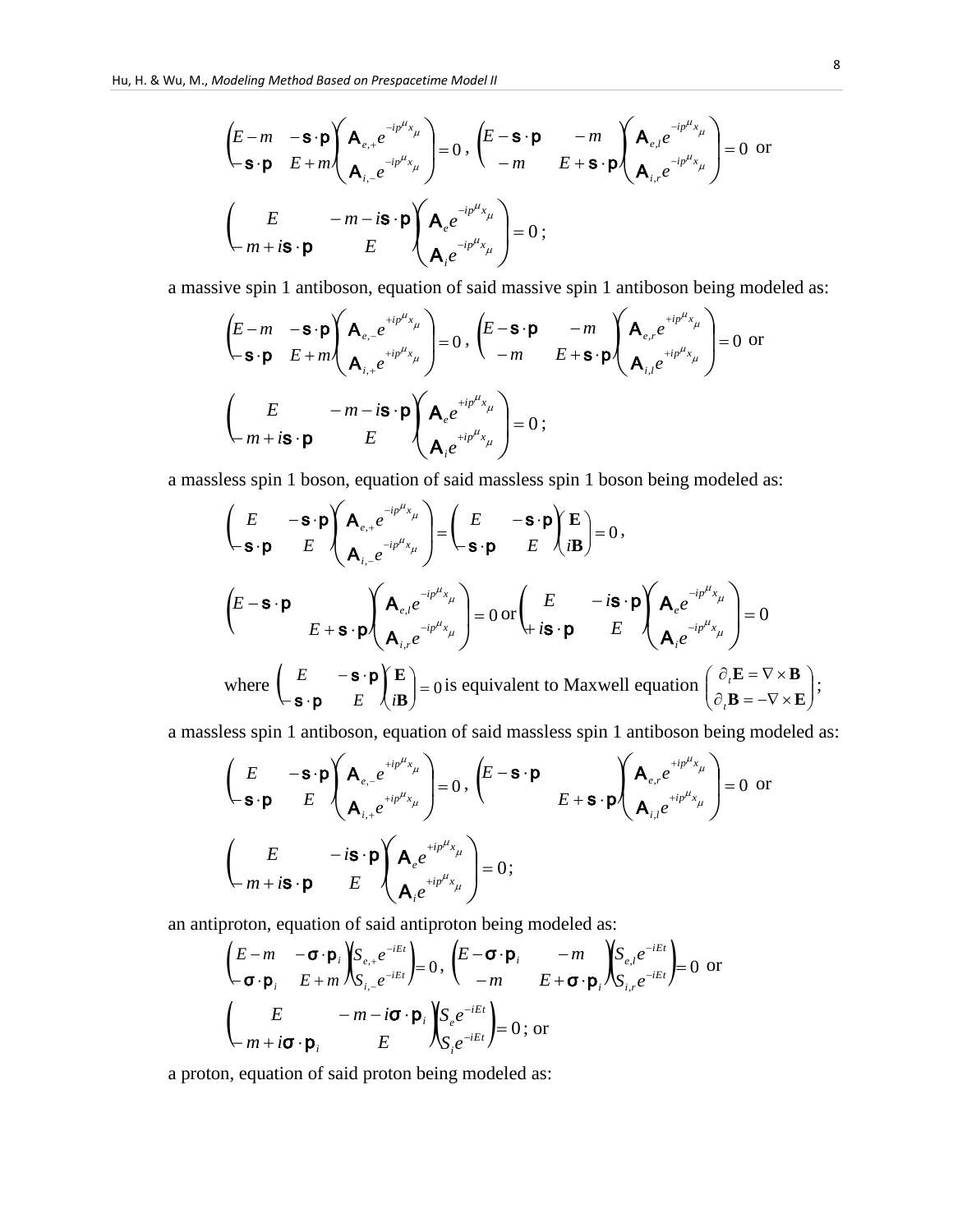$$
\begin{pmatrix}\nE-m & -\boldsymbol{\sigma} \cdot \boldsymbol{p}_i \\
-\boldsymbol{\sigma} \cdot \boldsymbol{p}_i & E+m\n\end{pmatrix}\n\begin{pmatrix}\nS_{e,-}e^{+iEt} \\
S_{i,+}e^{+iEt}\n\end{pmatrix} = 0, \quad\n\begin{pmatrix}\nE-\boldsymbol{\sigma} \cdot \boldsymbol{p}_i & -m \\
-m & E+\boldsymbol{\sigma} \cdot \boldsymbol{p}_i\n\end{pmatrix}\n\begin{pmatrix}\nS_{e,r}e^{+iEt} \\
S_{i,l}e^{+iEt}\n\end{pmatrix} = 0 \text{ or }
$$
\n
$$
\begin{pmatrix}\nE & -m-i\boldsymbol{\sigma} \cdot \boldsymbol{p}_i \\
m+i\boldsymbol{\sigma} \cdot \boldsymbol{p}_i & E\n\end{pmatrix}\n\begin{pmatrix}\nS_{e}e^{+iEt} \\
S_{i}e^{+iEt}\n\end{pmatrix} = 0.
$$

(8) A method as in (6) wherein said elementary particle comprises an electron and said first representation is modified to include a proton, said proton being modeled as a second elementary particle, and interaction fields of said electron and said proton, said modified first representation comprising:

sing:  
\n
$$
1 = e^{i0} = e^{i0} e^{i0} e^{i0} = (e^{i0} e^{i0})_p (e^{i0} e^{i0})_e = (e^{+iL-iM} e^{+iM-iM})_p (e^{-iL+iL} e^{-iM+iM})_e
$$
\n
$$
= ((\cos L + i \sin L)(\cos L - i \sin L)e^{+iM-iM})_p ((\cos L - i \sin L)(\cos L + i \sin L)e^{-iM+iM})_e
$$
\n
$$
= ((\frac{m}{E} + i \frac{|\mathbf{p}_i|}{E}) (\frac{m}{E} - i \frac{|\mathbf{p}_i|}{E}) e^{+ip^{\mu} x_{\mu} - ip^{\mu} x_{\mu}})_p ((\frac{m}{E} - i \frac{|\mathbf{p}|}{E}) (\frac{m}{E} + i \frac{|\mathbf{p}|}{E}) e^{-ip^{\mu} x_{\mu} + ip^{\mu} x_{\mu}})_e
$$
\n
$$
= (\frac{m^2 + \mathbf{p}_i^2}{E^2} e^{+ip^{\mu} x_{\mu} - ip^{\mu} x_{\mu}})_p (\frac{m^2 + \mathbf{p}^2}{E^2} e^{-ip^{\mu} x_{\mu} + ip^{\mu} x_{\mu}})_e
$$
\n
$$
= (\frac{E^2 - m^2}{\mathbf{p}_i^2} e^{+ip^{\mu} x_{\mu} - ip^{\mu} x_{\mu}})_p (\frac{E^2 - m^2}{\mathbf{p}^2} e^{-ip^{\mu} x_{\mu} + ip^{\mu} x_{\mu}})_e =
$$
\n
$$
((\frac{E - m}{-\mathbf{p}_i})(\frac{-|\mathbf{p}_i|}{E + m})^{-1} (e^{+ip^{\mu} x_{\mu}})^{-1})_p ((\frac{E - m}{-\mathbf{p}_i})(\frac{-|\mathbf{p}_i|}{E + m})^{-1} (e^{-ip^{\mu} x_{\mu}})^{-1})_e
$$
\n
$$
\rightarrow ((\frac{E - m}{-\mathbf{p}_i})(\frac{s_{e,e}e^{+iE_i}}{E + m})^{-1} \circ (e^{+iE_i})^{-1} \circ (e^{-iE_i})^{-1} \circ (e^{-iE_i})^{-1} \circ (e^{-iE_i})^{-1} \circ (e^{-iE_i})^{-1} \circ (e^{-iE_i})^{-1} \
$$

where ( )<sub>e</sub> denotes electron, ( )<sub>p</sub> denotes proton and (( )<sub>e</sub>( )<sub>p</sub>) denotes an electron-proton system.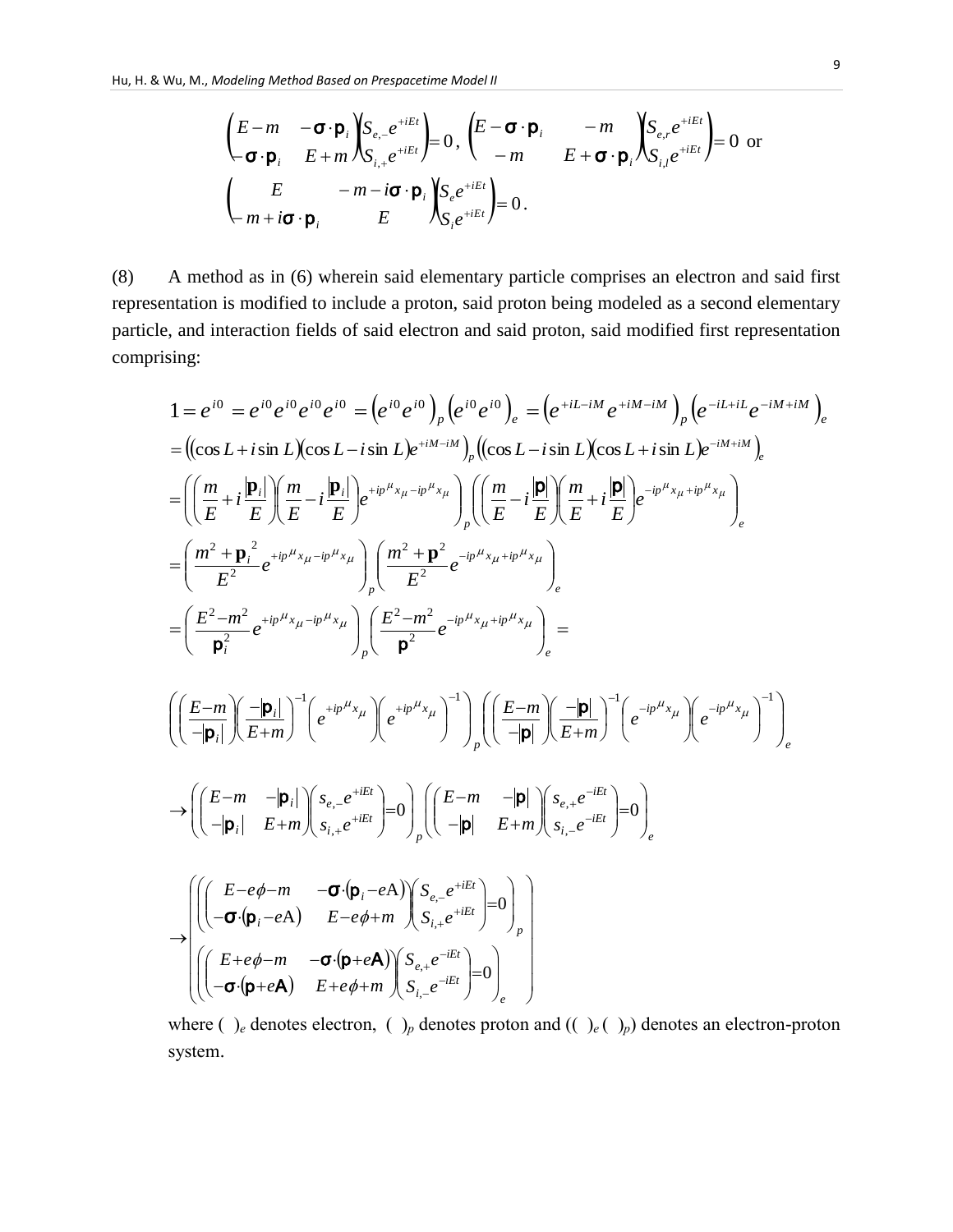(9) A method as in (6) wherein said elementary particle comprises an electron and said first representation is modified to include a unspinized proton, said unspinized proton being modeled as a second elementary particle, and interaction fields of said electron and said unspinized proton, said modified first representation comprising:

sau moment in st representation comprising.  
\n
$$
1 = e^{i0} = e^{i0} e^{i0} e^{i0} e^{i0} = (e^{i0} e^{i0})_p (e^{i0} e^{i0})_e = (e^{+iL-iM} e^{+iM-iM})_p (e^{-iL+iL} e^{-iM+iM})_e
$$
\n
$$
= ((\cos L + i \sin L)(\cos L - i \sin L) e^{+iM-iM})_p ((\cos L - i \sin L)(\cos L + i \sin L) e^{-iM+iM})_e
$$
\n
$$
= \left( \left( \frac{m}{E} + i \frac{|\mathbf{p}_i|}{E} \right) \left( \frac{m}{E} - i \frac{|\mathbf{p}_i|}{E} \right) e^{+ip \mu_{x_{\mu}} - ip \mu_{x_{\mu}}}
$$
\n
$$
\left( \frac{m}{E} - i \frac{|\mathbf{p}|}{E} \right) \left( \frac{m}{E} - i \frac{|\mathbf{p}|}{E} \right) e^{-ip \mu_{x_{\mu}} + ip \mu_{x_{\mu}}}
$$
\n
$$
= \left( \frac{m^2 + \mathbf{p}_i^2}{E^2} e^{+ip \mu_{x_{\mu}} - ip \mu_{x_{\mu}}}
$$
\n
$$
\left( \frac{E - m^2}{\mathbf{p}_i^2} e^{+ip \mu_{x_{\mu}} - ip \mu_{x_{\mu}}}
$$
\n
$$
\left( \frac{E - m^2}{\mathbf{p}_i} e^{+ip \mu_{x_{\mu}} - ip \mu_{x_{\mu}}}
$$
\n
$$
\left( \frac{E - m}{-|\mathbf{p}_i|} \right) \left( \frac{e^{+ip \mu_{x_{\mu}}}}{E} \right) e^{-ip \mu_{x_{\mu}}}} \right) e^{-ip \mu_{x_{\mu}} - ip \mu_{x_{\mu}}}
$$
\n
$$
\rightarrow \left( \left( \frac{E - m}{-|\mathbf{p}_i|} \right) \left( \frac{s_e}{E + m} \right)^{-1} e^{-ip \mu_{x_{\mu}}}
$$
\n
$$
\rightarrow \left( \left( \frac{E - m}{-|\mathbf{p}_i|} - \frac{|\mathbf{p}_i|}{E + m} \right) \left( \frac{s_e}{s_i} e^{-iEt} \right) = 0 \right)_p \left( \left( \frac{E
$$

$$
\rightarrow \begin{pmatrix}\n\left(\begin{pmatrix}\nE-e\phi-m & -|\mathbf{p}_i-eA| & s_{e,-}e^{+iEt} \\
-|\mathbf{p}_i-eA| & E-e\phi+m & s_{i,+}e^{+iEt}\n\end{pmatrix}=0\right)_{p} \\
\left(\begin{pmatrix}\nE+e\phi-V-m & -\sigma\cdot(\mathbf{p}+e\mathbf{A}) & s_{e,+}e^{-iEt} \\
-\sigma\cdot(\mathbf{p}+e\mathbf{A}) & E+e\phi-V+m & s_{i,-}e^{-iEt}\n\end{pmatrix}=0\right)_{e}\n\end{pmatrix}
$$

where ( )<sub>e</sub> denotes electron, ( )<sub>p</sub> denotes unspinized proton and (( )<sub>e</sub> ( )<sub>p</sub>) denotes an electron-unspinized proton system.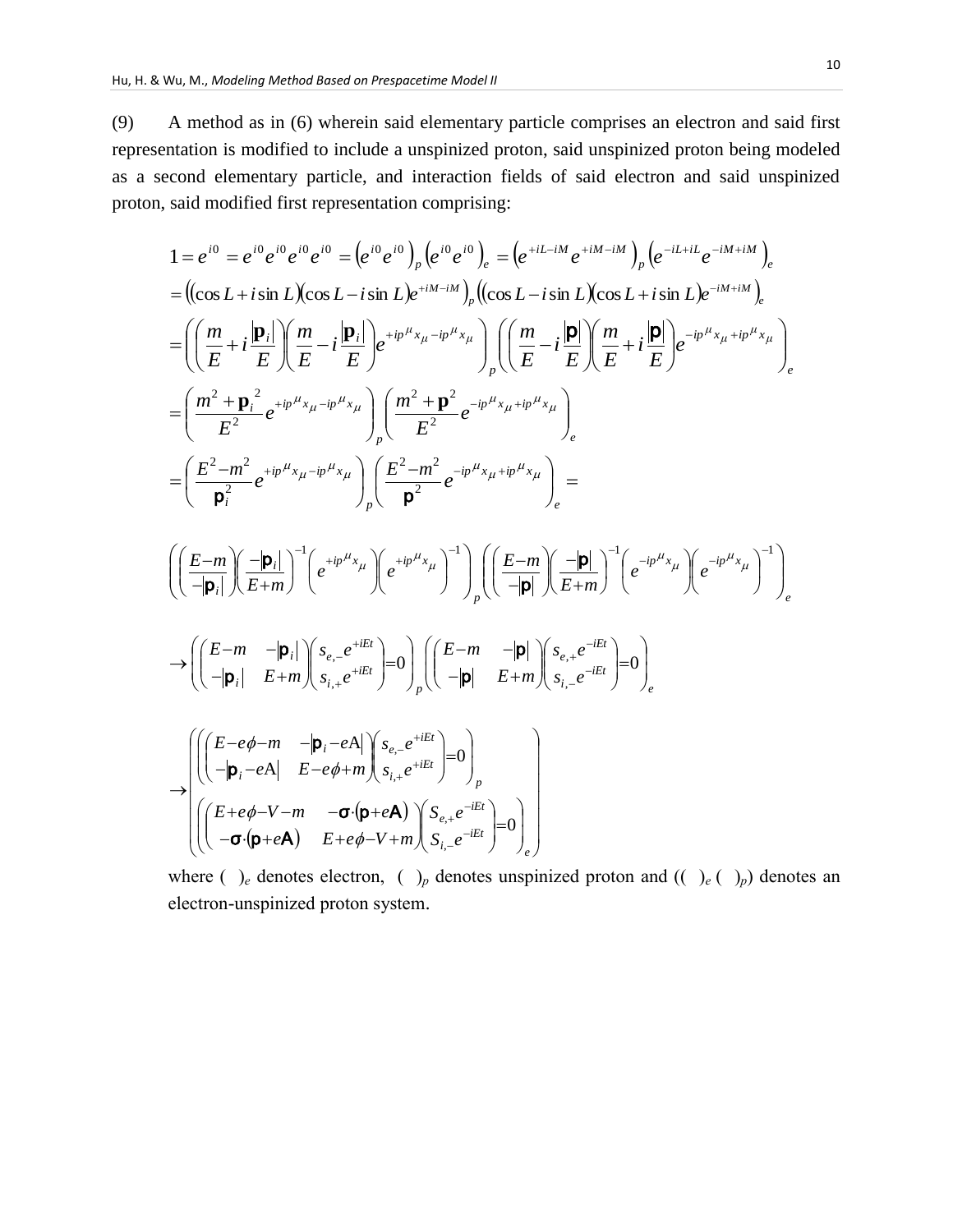#### **II. Modeling Apparatus Based on Prespacetime Model II**

(10) A model for presenting and/or modeling generation of an energy-momentum-mass relationship of an elementary particle through hierarchical self-referential spin in prespacetime, as a research aide, teaching tool and/or game, comprising:

a first drawing which represents said spin producing said energy-momentum-mass

relationship of said elementary particle through said hierarchical self-referential

spin in said prespacetime, said first drawing comprising:  
\n
$$
1 = e^{i0} = e^{-iL+iL} = (\cos L - i \sin L)(\cos L + i \sin L) =
$$
\n
$$
\left(\frac{m}{E} - i \frac{|\mathbf{p}|}{E}\right) \left(\frac{m}{E} + i \frac{|\mathbf{p}|}{E}\right) = \left(\frac{m^2 + \mathbf{p}^2}{E^2}\right) \rightarrow E^2 = m^2 + \mathbf{p}^2
$$

where *e* is natural exponential base, *i* is imaginary unit, *L* is a phase, *E*, *m* and *p* represent respectively energy, mass and momentum of said elementary particle, and speed of light *c* is set equal to one; and

a device for presenting and/or modeling said drawing, said device being for research, teaching and/or game.

(11) A model as in (10) wherein said first drawing is modified to include an electromagnetic potential  $(A, \phi)$  generated by a second elementary particle, said modified drawing comprising:

$$
1 = e^{i0} = e^{-iL+iL} = (\cos L - i \sin L)(\cos L + i \sin L) =
$$
  

$$
\left(\frac{m}{E - e\phi} - i\frac{|\mathbf{p} \cdot e\mathbf{A}|}{E - e\phi}\right)\left(\frac{m}{E - e\phi} + i\frac{|\mathbf{p} \cdot e\mathbf{A}|}{E - e\phi}\right) =
$$
  

$$
\left(\frac{m^2 + |\mathbf{p} \cdot e\mathbf{A}|^2}{(E - e\phi)^2}\right) \rightarrow (E - e\phi)^2 = m^2 + (\mathbf{p} \cdot e\mathbf{A})^2
$$

where *e* next to  $\phi$  or *A* is electric charge of said elementary particle.

(12) A model as in (10) for presenting and/or modeling generation of a self-referential matrix rule further comprising:

a second drawing which represents said spin forming said matrix rule from said energy-momentum-mass relationship, said second drawing comprising: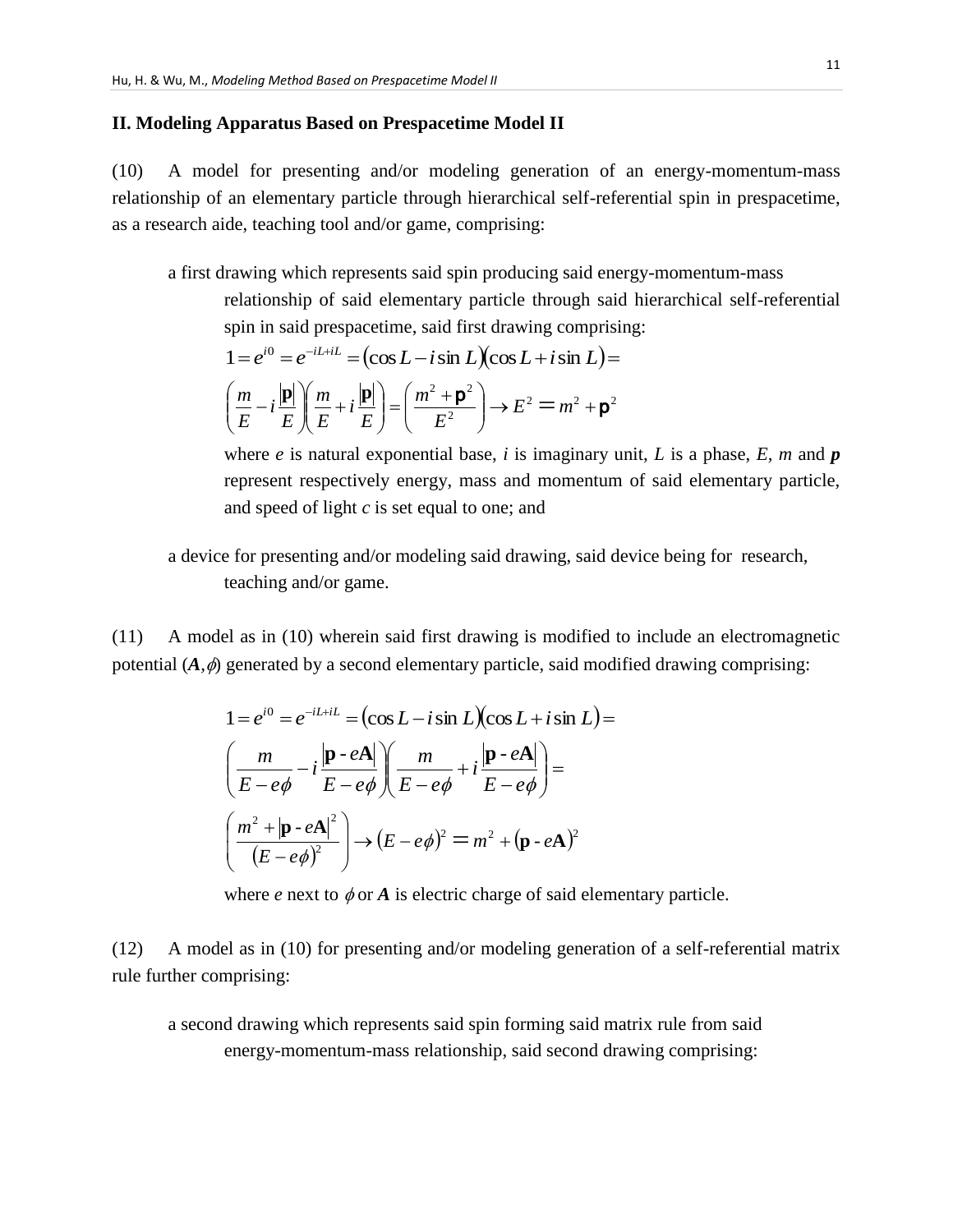$$
\rightarrow 1 = \frac{E^2 - m^2}{p^2} = \left(\frac{E - m}{-|p|}\right)\left(\frac{-|p|}{E + m}\right)^{-1} \rightarrow \frac{E - m}{-|p|} = \frac{-|p|}{E + m} \rightarrow \frac{E - m}{-|p|} = \frac{-|p|}{E + m} = 0
$$
  

$$
\rightarrow \begin{pmatrix} E - m & -|p| \\ -|p| & E + m \end{pmatrix} \rightarrow \begin{pmatrix} E - m & -\sigma \cdot \mathbf{p} \\ -\sigma \cdot \mathbf{p} & E + m \end{pmatrix} \text{ or } \begin{pmatrix} E - m & -\mathbf{s} \cdot \mathbf{p} \\ -\mathbf{s} \cdot \mathbf{p} & E + m \end{pmatrix} ,
$$

$$
\rightarrow 1 = \frac{E^2 - \mathbf{p}^2}{m^2} = \left(\frac{E - |\mathbf{p}|}{-m}\right)\left(\frac{-m}{E + |\mathbf{p}|}\right)^{-1} \rightarrow \frac{E - |\mathbf{p}|}{-m} = \frac{-m}{E + |\mathbf{p}|} \rightarrow \frac{E - |\mathbf{p}|}{-m} - \frac{-m}{E + |\mathbf{p}|} = 0
$$

$$
\rightarrow \begin{pmatrix} E - |\mathbf{p}| & -m \\ -m & E + |\mathbf{p}| \end{pmatrix} \rightarrow \begin{pmatrix} E - \sigma \cdot \mathbf{p} & -m \\ -m & E + \sigma \cdot \mathbf{p} \end{pmatrix} \text{ or } \begin{pmatrix} E - \mathbf{s} \cdot \mathbf{p} & -m \\ -m & E + \mathbf{s} \cdot \mathbf{p} \end{pmatrix} ,
$$

$$
\rightarrow 1 = \frac{m^2 + \mathbf{p}^2}{E^2} = \left(\frac{E}{-m + i|\mathbf{p}|}\right)^{-1} \left(\frac{-m - i|\mathbf{p}|}{E}\right)
$$

$$
\rightarrow \frac{E}{-m + i|\mathbf{p}|} = \frac{-m - i|\mathbf{p}|}{E} \rightarrow \frac{E}{-m + i|\mathbf{p}|} = \frac{-m - i|\mathbf{p}|}{E} = 0
$$

$$
\rightarrow \left(\frac{E}{-m + i|\mathbf{p}|} - \frac{m - i|\mathbf{p}|}{E}\right) \rightarrow \left(\frac{E}{-m + i\mathbf{\sigma} \cdot \mathbf{p}} - \frac{m - i\mathbf{\sigma} \cdot \mathbf{p}}{E}\right) \text{ or } \left(\frac{E}{-m + i\mathbf{s} \cdot \mathbf{p}} - \frac{m - i\mathbf{s} \cdot \mathbf{p}}{E}\right), \text{ or}
$$

$$
\rightarrow 1 = \frac{E^2 - \mathbf{p}_i^2}{m^2} = \left(\frac{E - |\mathbf{p}_i|}{-m}\right) \left(\frac{-m}{E + |\mathbf{p}_i|}\right)^{-1} \rightarrow \frac{E - |\mathbf{p}_i|}{-m} = \frac{-m}{E + |\mathbf{p}_i|} \rightarrow \frac{E - |\mathbf{p}_i|}{-m} - \frac{-m}{E + |\mathbf{p}_i|} = 0
$$
  

$$
\rightarrow \left(\begin{matrix} E - |\mathbf{p}_i| & -m \\ -m & E + |\mathbf{p}_i| \end{matrix}\right) \rightarrow \left(\begin{matrix} E - \sigma \cdot \mathbf{p}_i & -m \\ -m & E + \sigma \cdot \mathbf{p}_i \end{matrix}\right) \text{ or } \left(\begin{matrix} E - \mathbf{S} \cdot \mathbf{p}_i & -m \\ -m & E + \mathbf{S} \cdot \mathbf{p}_i \end{matrix}\right),
$$

where  $\sigma = (\sigma_1, \sigma_2, \sigma_3)$  are Pauli matrices,  $|\mathbf{p}| = \sqrt{\mathbf{p}^2} = \sqrt{-\rho e^{\mathbf{p}(\sigma \cdot \mathbf{p})}} \rightarrow \sigma \cdot \mathbf{p}$  represents fermionic spinization of  $|\mathbf{p}|$ ,  $\mathbf{s} = (s_1, s_2, s_3)$  are spin operators for spin 1 particle,  $p = \sqrt{p^2} = \sqrt{-\left(\text{Det}(s \cdot p + I_3) - \text{Det}(I_3)\right)} \rightarrow s \cdot p$  represents bosonic spinization of  $|p|$ ,  $\mathbf{p}_i$  represents imaginary momentum,  $|\mathbf{p}_i| = \sqrt{\mathbf{p}_i^2} = \sqrt{-Det(\mathbf{\sigma} \cdot \mathbf{p}_i)} \rightarrow \mathbf{\sigma} \cdot \mathbf{p}_i$  represents fermionic spinization of  $|\mathbf{p}_i|$ , and  $|\mathbf{p}_i| = \sqrt{\mathbf{p}_i^2} = \sqrt{-\left(Det(\mathbf{S} \cdot \mathbf{p}_i + I_3) - Det(I_3)\right)} \rightarrow \mathbf{S} \cdot \mathbf{p}_i$ represents bosonic spinization of  $|\mathbf{p}_i|$ .

(13) A model for presenting and/or modeling generation, sustenance and evolution of an elementary particle through hierarchical self-referential spin in prespacetime, as a research aide, teaching tool and/or game, comprising:

a drawing which represents said generation, sustenance and evolution of said elementary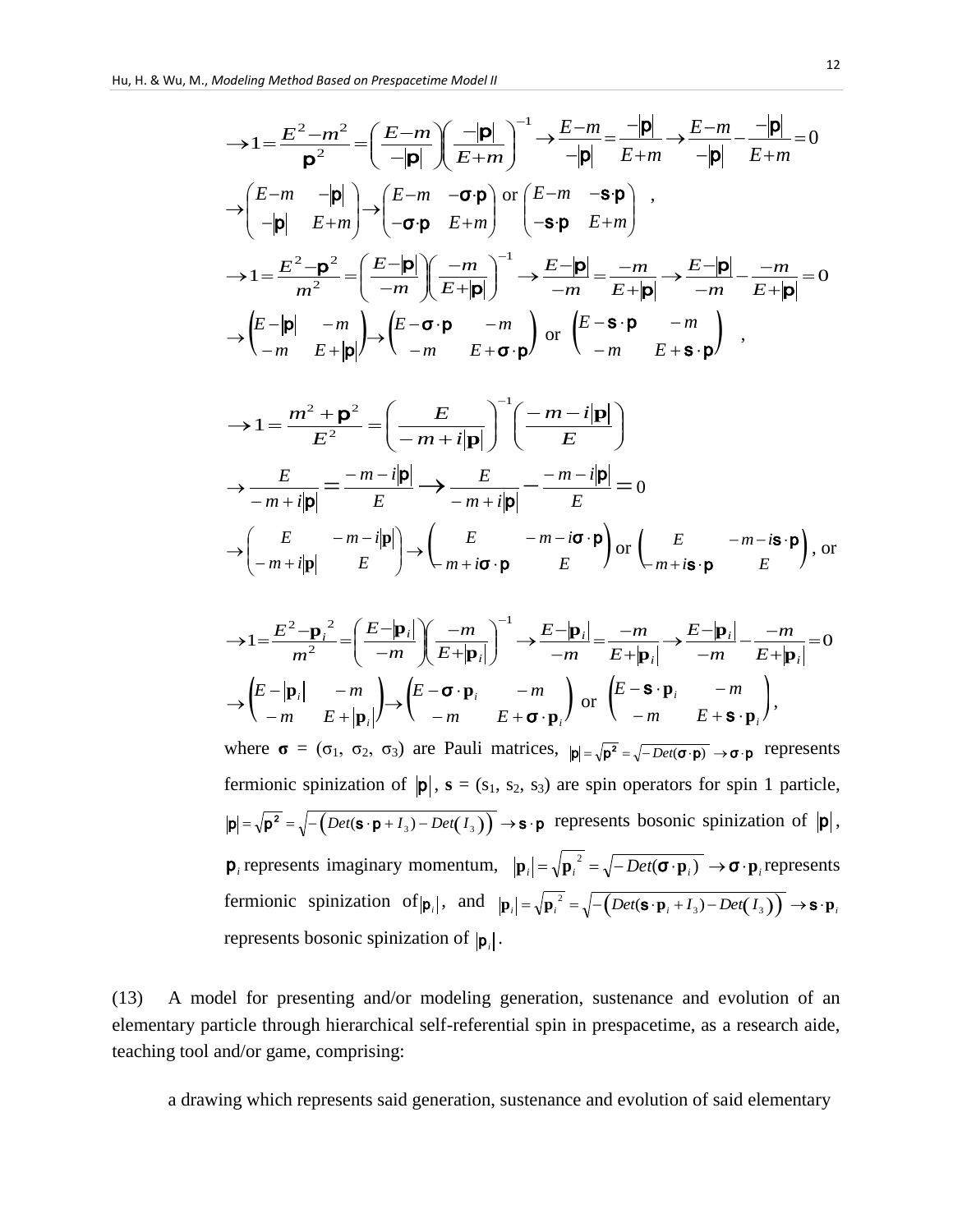particle through said hierarchical self-referential spin in said prespacetime, said drawing comprising:

$$
1 = e^{i0} = e^{i0} e^{i0} = e^{-iL+iL} e^{-iM+iM} = L_e L_i^{-1} (e^{-iM}) (e^{-iM})^{-1} \longrightarrow
$$
  
\n
$$
(L_{M,e} L_{M,i}) (A_e e^{-iM}) = L_M (V_e) = 0
$$

where *e* is natural exponential base, *i* is imaginary unit, *L* is a first phase, M is a second phase,  $A_e e^{-iM} = \psi_e$  represents external object,  $A_i e^{-iM} = \psi_i$  represents internal object,  $L_e$  represents external rule,  $L_i$  represents internal rule,  $L = (L_{M,e}, L_{M,i})$ represents matrix rule,  $L_{M,e}$  represents external matrix rule and  $L_{M,i}$  represents internal matrix rule; and

a device for presenting and/or modeling said drawing, said device being for research, teaching and/or game.

(14) A model as in (13) wherein said external object comprises of an external wave function; said internal object comprises of an internal wave function; said elementary particle comprises of a fermion, boson or unspinized particle; said matrix rule containing an energy operator  $E \rightarrow i\partial_i$ , momentum operator  $\mathbf{p} \rightarrow -i\nabla$ , spin operator **σ** where **σ** = ( $\sigma_1$ ,  $\sigma_2$ ,  $\sigma_3$ ) are Pauli matrices, spin operator **S** where  $S = (s_1, s_2, s_3)$  are spin 1 matrices, and/or mass; said matrix rule further having a determinant containing  $E^2 - p^2 - m^2 = 0$ ,  $E^2 - p^2 = 0$ ,  $E^2 - m^2 = 0$ , or  $0^2 - p^2 - m^2 = 0$ ;  $c = 1$  where c is speed of light; and *ħ*=1 where ħ is reduced Planck constant.

(15) A model as in Claim 14 wherein said drawing of said generation, sustenance and evolution of said elementary particle comprises:

$$
1 = e^{i0} = e^{i0} e^{i0} = e^{+iL-iL} e^{+iM-iM} = (\cos L + i \sin L)(\cos L - i \sin L) e^{+iM-iM} =
$$
  
\n
$$
\left(\frac{m}{E} + i \frac{|\mathbf{p}|}{E}\right) \left(\frac{m}{E} - i \frac{|\mathbf{p}|}{E}\right) e^{+ip^{\mu}x_{\mu} - ip^{\mu}x_{\mu}} = \left(\frac{m^2 + \mathbf{p}^2}{E^2}\right) e^{+ip^{\mu}x_{\mu} - ip^{\mu}x_{\mu}} = \frac{E^2 - m^2}{\mathbf{p}^2} e^{+ip^{\mu}x_{\mu} - ip^{\mu}x_{\mu}} =
$$
  
\n
$$
\left(\frac{E - m}{-|\mathbf{p}|} \right) \left(\frac{-|\mathbf{p}|}{E + m}\right)^{-1} \left(e^{-ip^{\mu}x_{\mu}} \right) e^{-ip^{\mu}x_{\mu}}\right)^{-1} \rightarrow \frac{E - m}{-|\mathbf{p}|} e^{-ip^{\mu}x_{\mu}} = \frac{-|\mathbf{p}|}{E + m} e^{-ip^{\mu}x_{\mu}} \rightarrow
$$
  
\n
$$
\frac{E - m}{-|\mathbf{p}|} e^{-ip^{\mu}x_{\mu}} - \frac{-|\mathbf{p}|}{E + m} e^{-ip^{\mu}x_{\mu}} = 0 \rightarrow \left(\frac{E - m}{-|\mathbf{p}|} - \frac{|\mathbf{p}|}{E + m}\right) a_{e,+} e^{-ip^{\mu}x_{\mu}} = 0
$$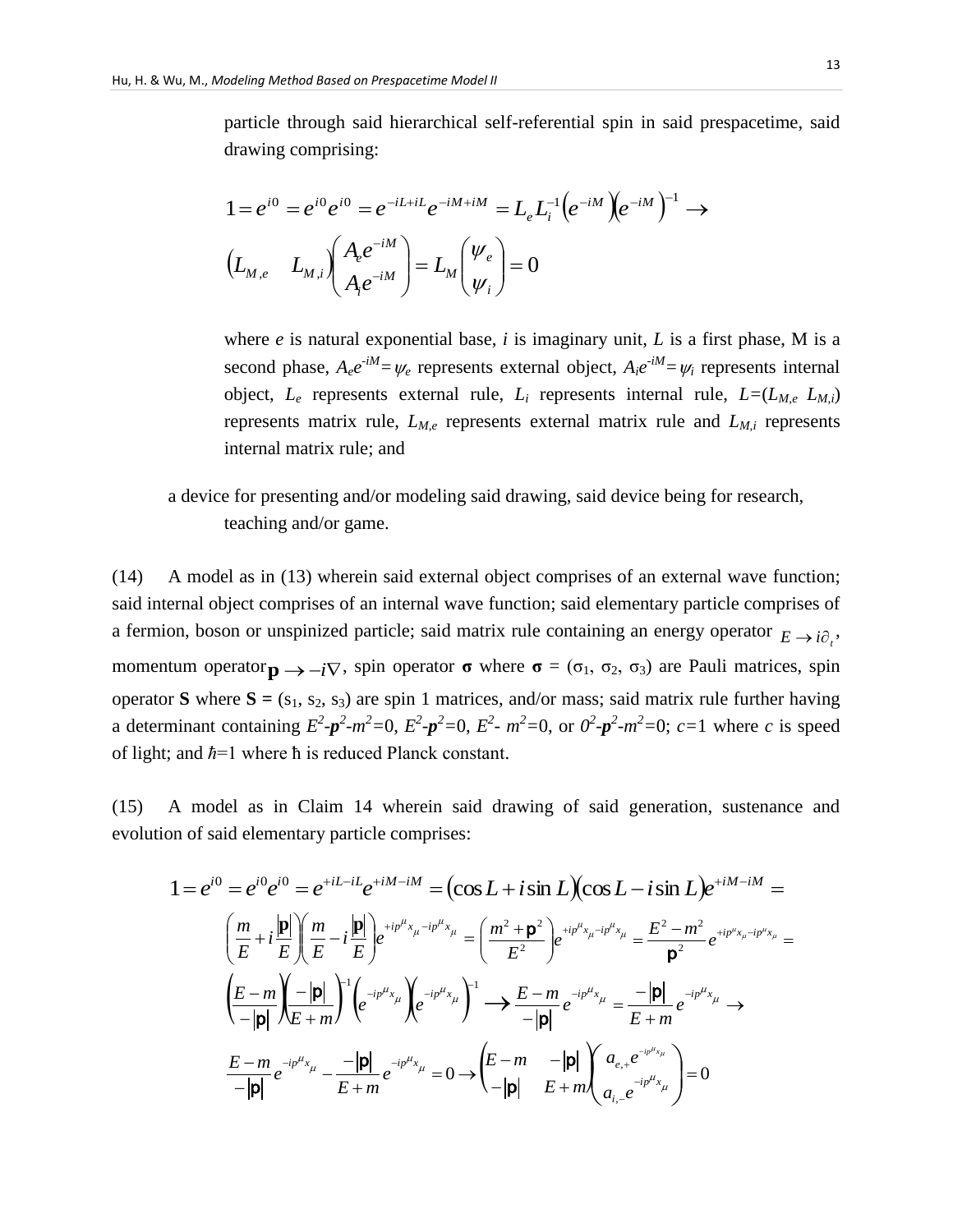$$
\Rightarrow \left(\begin{matrix} E-m & -\sigma \cdot \mathbf{p} \\ -\sigma \cdot \mathbf{p} & E+m \end{matrix}\right) A_{e,+} e^{-ip^{\mu}x_{\mu}}_{A_{i,-}e^{-ip^{\mu}x_{\mu}}} = (L_{M,e} - L_{M,i}) \begin{pmatrix} \psi_{e,+} \\ \psi_{i,-} \end{pmatrix} = 0 \text{ or}
$$
\n
$$
\left(\begin{matrix} E-m & -\mathbf{s} \cdot \mathbf{p} \\ \mathbf{s} \cdot \mathbf{p} & E+m \end{matrix}\right) A_{e,+} e^{-ip^{\mu}x_{\mu}}_{A_{i,-}e^{-ip^{\mu}x_{\mu}}} = (L_{M,e} - L_{M,i}) \begin{pmatrix} \psi_{e,+} \\ \psi_{i,-} \end{pmatrix} = 0
$$
\nwhere\n
$$
\begin{pmatrix} E-m & -|\mathbf{p}| \\ -|\mathbf{p}| & E+m \end{pmatrix} A_{e,+} e^{-ip^{\mu}x_{\mu}}
$$
\nwhere\n
$$
\begin{pmatrix} E-m & -\mathbf{p} \\ -|\mathbf{p}| & E+m \end{pmatrix} A_{e,+} e^{-ip^{\mu}x_{\mu}}
$$
\n
$$
\text{particle}, \left(\begin{matrix} E-m & -\sigma \cdot \mathbf{p} \\ -\sigma \cdot \mathbf{p} & E+m \end{matrix}\right) A_{e,+} e^{-ip^{\mu}x_{\mu}}
$$
\n
$$
= 0 \text{ is Dirac equation in Dirac form for said}
$$

fermion, and  $\begin{bmatrix} E-m & -\mathbf{s} \cdot \mathbf{p} \\ 0 & E \end{bmatrix} \mathbf{A}_{e,+}e^{-\mathbf{p}} = 0$ ,  $\alpha^{+e}$   $\alpha$   $\beta$  $\leftarrow$ **s** $\cdot$ **p**  $E +$  $\begin{bmatrix} -m & -\mathbf{S} \cdot \mathbf{p} \\ \mathbf{S} & \mathbf{p} \end{bmatrix} \mathbf{A}_{e,+} e^{-ipx} \mathbf{A}_{\mu}$ J  $\setminus$  $\mathsf{I}$  $\setminus$  $\sqrt{}$  $\overline{a}$  $\overline{a}$ - $\ddot{}$  $\mu_{x_{\mu}}$  $\mu_{x_{\mu}}$  $i p^{\mu} x$ *i*  $i p^{\mu} x$ *e e e E m E m* A A  $s \cdot p$  $\mathbf{s} \cdot \mathbf{p} \left\| \mathbf{A}_{e,+} e^{-i p \cdot x_{\mu}} \right\|_{0} \leq 0$  is a first equation for said boson;

$$
1 = e^{i0} = e^{i0} e^{i0} = e^{+iL-iL} e^{+iM-iM} = (\cos L + i \sin L)(\cos L - i \sin L) e^{+iM-iM} =
$$
  
\n
$$
\left(\frac{m}{E} + i \frac{|\mathbf{p}|}{E}\right) \left(\frac{m}{E} - i \frac{|\mathbf{p}|}{E}\right) e^{+i p^{\mu} x_{\mu} - i p^{\mu} x_{\mu}} = \left(\frac{m^2 + \mathbf{p}^2}{E^2}\right) e^{+i p^{\mu} x_{\mu} - i p^{\mu} x_{\mu}} = \frac{E^2 - \mathbf{p}^2}{m^2} e^{+i p^{\mu} x_{\mu} - i p^{\mu} x_{\mu}} =
$$
  
\n
$$
\left(\frac{E - |\mathbf{p}|}{-m}\right) \left(\frac{-m}{E + |\mathbf{p}|}\right) \left(e^{-i p^{\mu} x_{\mu}}\right) e^{-i p^{\mu} x_{\mu}}\right)^{-1} \rightarrow \frac{E - |\mathbf{p}|}{-m} e^{-i p^{\mu} x_{\mu}} = \frac{-m}{E + |\mathbf{p}|} e^{-i p^{\mu} x_{\mu}} \rightarrow
$$
  
\n
$$
\frac{E - |\mathbf{p}|}{-m} e^{-i p^{\mu} x_{\mu}} - \frac{-m}{E + |\mathbf{p}|} e^{-i p^{\mu} x_{\mu}} = 0 \rightarrow \left(\frac{E - |\mathbf{p}|}{-m} - \frac{m}{E + |\mathbf{p}|}\right) \left(\frac{a_{e,l} e^{-i p^{\mu} x_{\mu}}}{a_{i,r} e^{-i p^{\mu} x_{\mu}}}\right) = 0
$$
  
\n
$$
\rightarrow \left(\frac{E - \mathbf{\sigma} \cdot \mathbf{p}}{-m} - \frac{m}{E + \mathbf{\sigma} \cdot \mathbf{p}}\right) \left(\frac{A_{e,l} e^{-i p^{\mu} x_{\mu}}}{A_{i,r} e^{-i p^{\mu} x_{\mu}}}\right) = (L_{M,e} - L_{M,i}) \left(\frac{\psi_{e,l}}{\psi_{i,r}}\right) = 0 \text{ or}
$$
  
\n
$$
\left(\frac{E - \mathbf{s} \cdot \mathbf{p}}{-m} - \frac{m}{E + \mathbf{s} \cdot \mathbf{p}}\right) \left(\frac{A_{
$$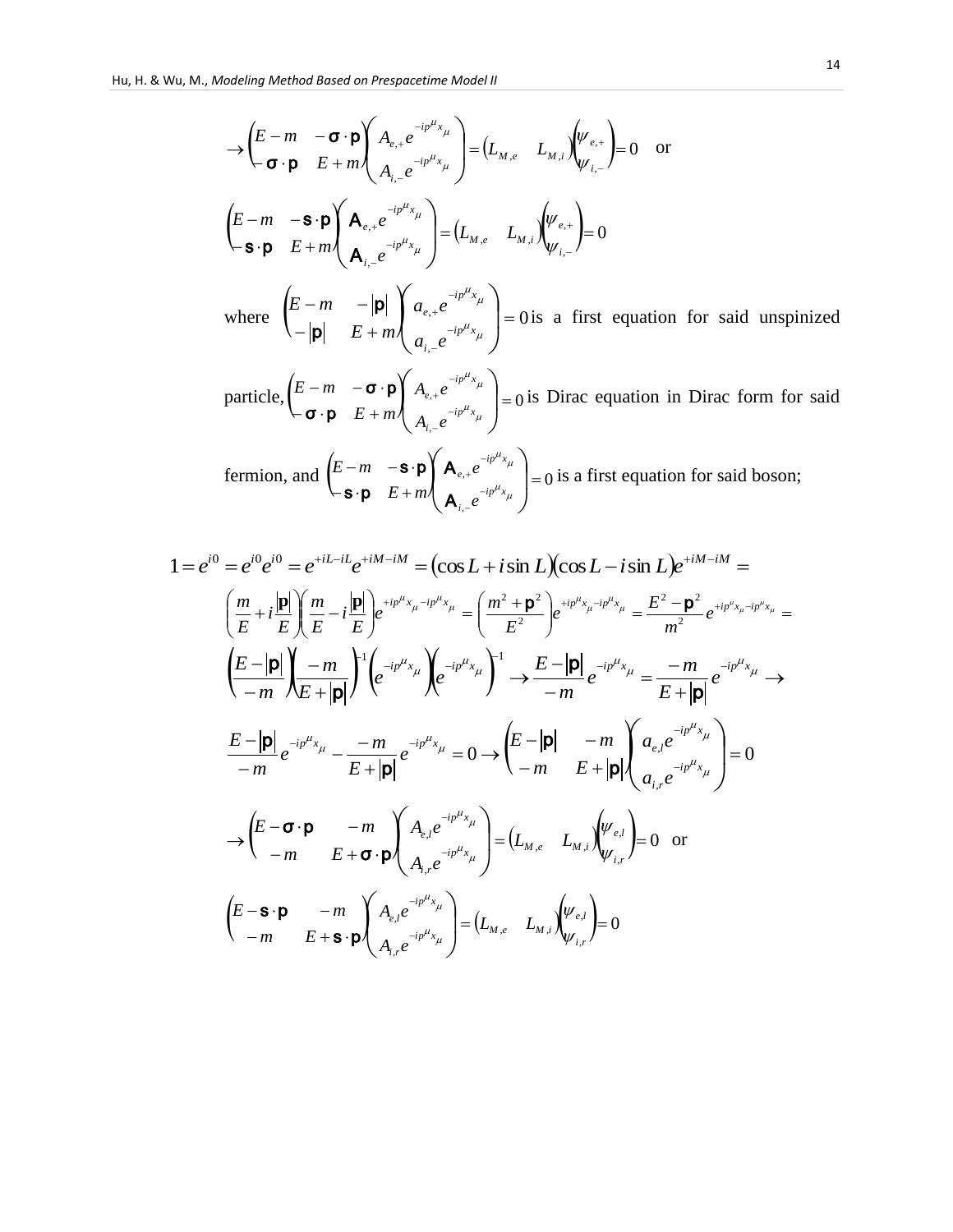where 
$$
\begin{pmatrix} E - |\mathbf{p}| & -m \\ -m & E + |\mathbf{p}| \end{pmatrix} \begin{pmatrix} a_{e,l} e^{-ip^{\mu}x_{\mu}} \\ a_{i,r} e^{-ip^{\mu}x_{\mu}} \end{pmatrix} = 0
$$
 is a second equation for said unspinized

particle, 
$$
\begin{pmatrix} E - \sigma \cdot \mathbf{p} & -m \\ -m & E + \sigma \cdot \mathbf{p} \end{pmatrix} \begin{pmatrix} A_{e,l} e^{-ip^{\mu}x_{\mu}} \\ A_{i,r} e^{-ip^{\mu}x_{\mu}} \end{pmatrix} = 0
$$
 is Dirac equation in Weyl form for

said fermion, and  $\begin{bmatrix} E - S \cdot \mathbf{p} & -m \\ m & E + S \cdot \mathbf{p} \end{bmatrix} \mathbf{A}_{e,l} e^{-\frac{S \cdot \mathbf{p}}{I_{e,l} \cdot \mathbf{p}}} = 0$ ,  $\left| \begin{matrix} \cdot & \cdot \\ \cdot & \cdot \\ \cdot & \cdot \end{matrix} \right| =$  $-m$   $E+$ **s**.  $\begin{bmatrix} -\mathbf{S} \cdot \mathbf{p} & -m \\ m & F + \mathbf{S} \cdot \mathbf{p} \end{bmatrix} \mathbf{A}_{e,l} e^{-ip^T x_{\mu}}$ J  $\setminus$  $\mathsf{I}$  $\setminus$ ſ - $\overline{a}$  $\mu_{x_{\mu}}$  $\mu_{x_{\mu}}$  $i p^{\mu} x$ *i r*  $i p^{\mu} x$ *e l e e m E*  $E - S \cdot p$   $-m$ A A  $s \cdot p$  $\mathbf{s} \cdot \mathbf{p}$  -*m*  $\left\{ \mathbf{A}_{e,l}e^{-ip\cdot x_{\mu}} \right\} = 0$  is a second equation for said

boson;

1 = 
$$
e^{i0} = e^{i0}e^{i0} = e^{+iL-iL}e^{+iM-iM} = (\cos L + i\sin L)(\cos L - i\sin L)e^{+iM-iM} =
$$
  
\n $\left(\frac{m}{E} + i\frac{p}{E}\right)\left(\frac{m}{E} - i\frac{p}{E}\right)e^{+i\frac{m}{E}x_i - i\frac{m}{E}x_i} = \left(\frac{E}{-m+i|p|}\right)\left(\frac{-m-i|p|}{E}\right)^{-1}\left(e^{-i\frac{m}{E}x_i}\right)e^{-i\frac{m}{E}x_i} =$   
\n $\frac{E}{-m+i|p|}e^{-i\frac{m}{E}x_i} = \frac{-m-i|p|}{E}e^{-i\frac{m}{E}x_i} \rightarrow \frac{E}{-m+i|p|}e^{-i\frac{m}{E}x_i} = \frac{-m-i|p|}{E}e^{-i\frac{m}{E}x_i} = 0$   
\n $\rightarrow \left(\frac{E}{m+i|p|}\right)^{E} \left(\frac{a_e e^{-i\frac{m}{E}x_i}}{a_e e^{-i\frac{m}{E}x_i}}\right) = 0$   
\n $\rightarrow \left(\frac{E}{m+i\sigma \cdot p}\right)^{E} \left(\frac{A_e e^{-i\frac{m}{E}x_i}}{A_e e^{-i\frac{m}{E}x_i}}\right) = (L_{M,e} - L_{M,i})\left(\frac{w_e}{w_i}\right) = 0$  or  
\n $\left(\frac{E}{m+i\sigma \cdot p}\right)^{E} \left(\frac{A_e e^{-i\frac{m}{E}x_i}}{A_e e^{-i\frac{m}{E}x_i}}\right) = (L_{M,e} - L_{M,i})\left(\frac{w_e}{w_i}\right) = 0$   
\nwhere  $\left(\frac{E}{-m+i|p|}\right)^{E} \left(\frac{a_e e^{-i\frac{m}{E}x_i}}{a_e e^{-i\frac{m}{E}x_i}}\right) = 0$  is a third equation for said unspinized particle,  
\n $\left(\frac{E}{-m+i\sigma \cdot p}\right)^{E} \left(\frac{A_e e^{-i\frac{m}{E}x_i}}{A_e e^{-i\frac{m}{E}x_i}}\right) = 0$  is Dirac equation in a third form for said fermion, and  $\left(\frac{E}{-m+i\sigma \cdot p}\right$ 

for said boson; or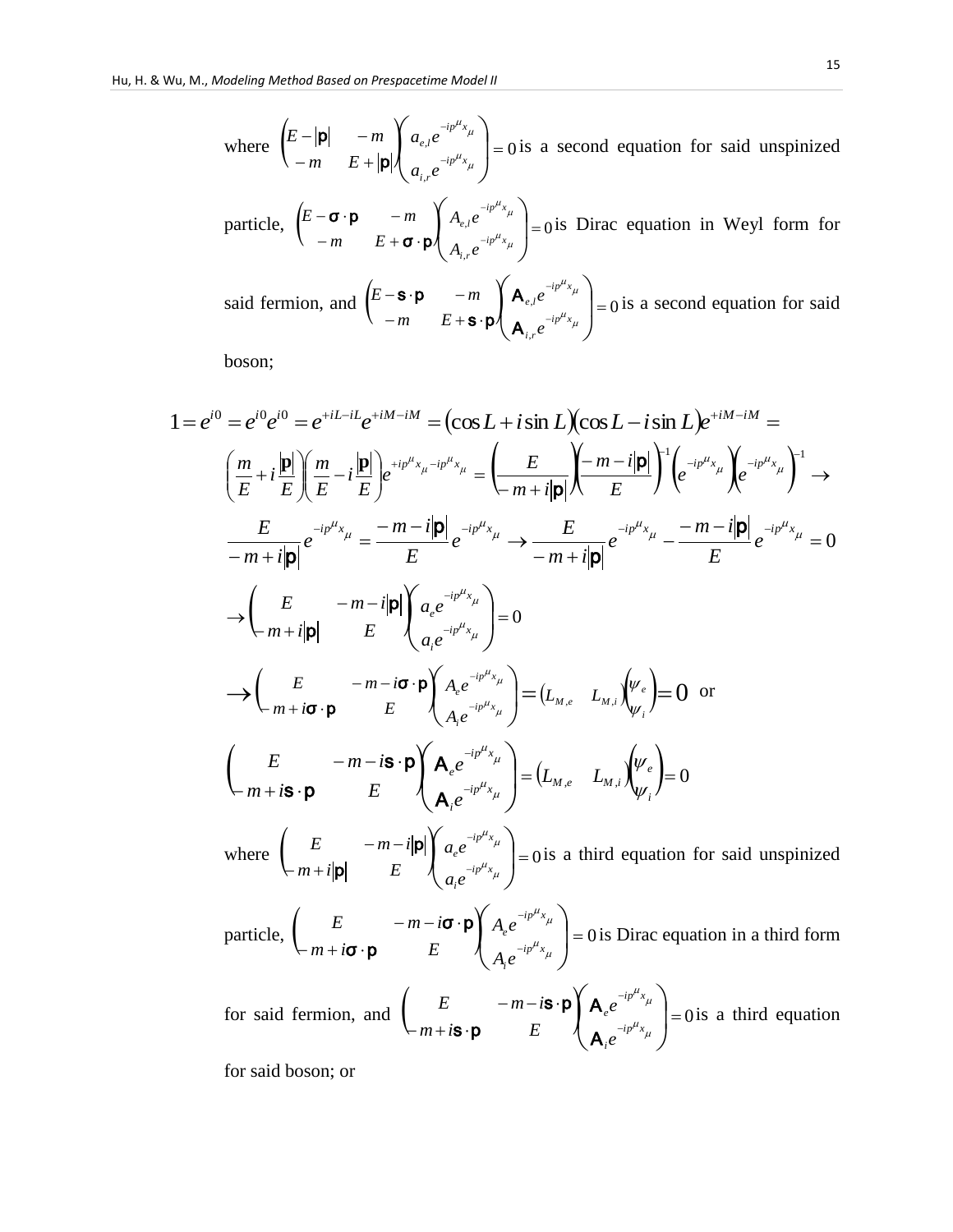Hu, H. & Wu, M., Modeling Method Based on Prespacetime Model II  
\n
$$
1 = e^{i0} = e^{i0}e^{i0} = e^{+iL-iL}e^{+iM-iM} = (\cos L + i \sin L)(\cos L - i \sin L)e^{+iM-iM} =
$$
\n
$$
\left(\frac{m}{E} + i\frac{|\mathbf{p}_i|}{E}\right)\left(\frac{m}{E} - i\frac{|\mathbf{p}_i|}{E}\right)e^{+i\mu^k x_{\mu} - i\mu^k x_{\mu}} = \left(\frac{m^2 + \mathbf{p}_i^2}{E^2}\right)e^{+i\mu^k x_{\mu} - i\mu^k x_{\mu}} = \frac{E^2 - m^2}{\mathbf{p}_i^2}e^{+i\mu^k x_{\mu} - i\mu^k x_{\mu}} =
$$
\n
$$
\left(\frac{E - m}{-|\mathbf{p}_i|}\right)\left(\frac{-|\mathbf{p}_i|}{E + m}\right)^{-1}\left(e^{-i\mu^k x_{\mu}}\right)e^{-i\mu^k x_{\mu}}\right)^{-1} \longrightarrow \frac{E - m}{-|\mathbf{p}_i|}e^{-i\mu^k x_{\mu}} = \frac{-|\mathbf{p}_i|}{E + m}e^{-i\mu^k x_{\mu}} \longrightarrow
$$
\n
$$
\frac{E - m}{-|\mathbf{p}_i|}e^{-i\mu^k x_{\mu}} - \frac{-|\mathbf{p}_i|}{E + m}e^{-i\mu^k x_{\mu}} = 0 \longrightarrow \left(\frac{E - m}{-|\mathbf{p}_i|}\right)\left(\frac{V_{e,+}e^{-iEt}}{E + m}\right) = 0
$$
\n
$$
\rightarrow \left(\frac{E - m}{- \mathbf{p}_i} - \frac{\mathbf{p}_i}{E + m}\right)S_{i,-}e^{-iEt} = (L_{M,e} - L_{M,i})\left(\frac{V_{e,+}}{V_{i,-}}\right) = 0
$$
\n
$$
\left(\frac{E - m}{- \mathbf{p}_i} - \frac{\mathbf{p}_i}{E + m}\right)S_{i,-}e^{-iEt} = 0 \text{ is a first equation for said unspinized particle with said imaginary momentum } \mathbf{p}_i, \left(\frac{E - m}{- \mathbf{p}_i}\right) = 0 \text{ is Dira equation}
$$
\n
$$
\text{in Dirac form for said fermion with said imaginary momentum }
$$

## (16) A model as in (15) wherein said elementary particle comprises of:

an electron, equation of said electron being modeled as:

$$
\left(\begin{array}{ccc}\nE - m & -\boldsymbol{\sigma} \cdot \boldsymbol{p} \\
-\boldsymbol{\sigma} \cdot \boldsymbol{p} & E + m\n\end{array}\right) A_{e,+} e^{-ip^{\mu}x_{\mu}}\n\begin{bmatrix}\nE - \boldsymbol{\sigma} \cdot \boldsymbol{p} & -m \\
A_{i,-} e^{-ip^{\mu}x_{\mu}} & -m & E + \boldsymbol{\sigma} \cdot \boldsymbol{p}\n\end{bmatrix}\n\begin{array}{ccc}\nA_{e,+} e^{-ip^{\mu}x_{\mu}} \\
A_{i,-} e^{-ip^{\mu}x_{\mu}}\n\end{array}\n\right) = 0 \text{ or } \\
\left(\begin{array}{ccc}\nE & -m - i\boldsymbol{\sigma} \cdot \boldsymbol{p} \\
m + i\boldsymbol{\sigma} \cdot \boldsymbol{p} & E\n\end{array}\right) A_{e} e^{-ip^{\mu}x_{\mu}}\n\begin{array}{ccc}\nA_{e,-} e^{-ip^{\mu}x_{\mu}} \\
A_{i} e^{-ip^{\mu}x_{\mu}}\n\end{array}\n\right) = 0 ;\n\end{array}
$$

a positron, equation of said positron being modeled as:

$$
\begin{pmatrix} E-m & -\boldsymbol{\sigma} \cdot \boldsymbol{p} \\ -\boldsymbol{\sigma} \cdot \boldsymbol{p} & E+m \end{pmatrix} \begin{pmatrix} A_{e,-}e^{+ip^{\mu}x_{\mu}} \\ A_{i,+}e^{+ip^{\mu}x_{\mu}} \end{pmatrix} = 0, \begin{pmatrix} E-\boldsymbol{\sigma} \cdot \boldsymbol{p} & -m \\ -m & E+\boldsymbol{\sigma} \cdot \boldsymbol{p} \end{pmatrix} \begin{pmatrix} A_{e,r}e^{+ip^{\mu}x_{\mu}} \\ A_{i,l}e^{+ip^{\mu}x_{\mu}} \end{pmatrix} = 0 \text{ or }
$$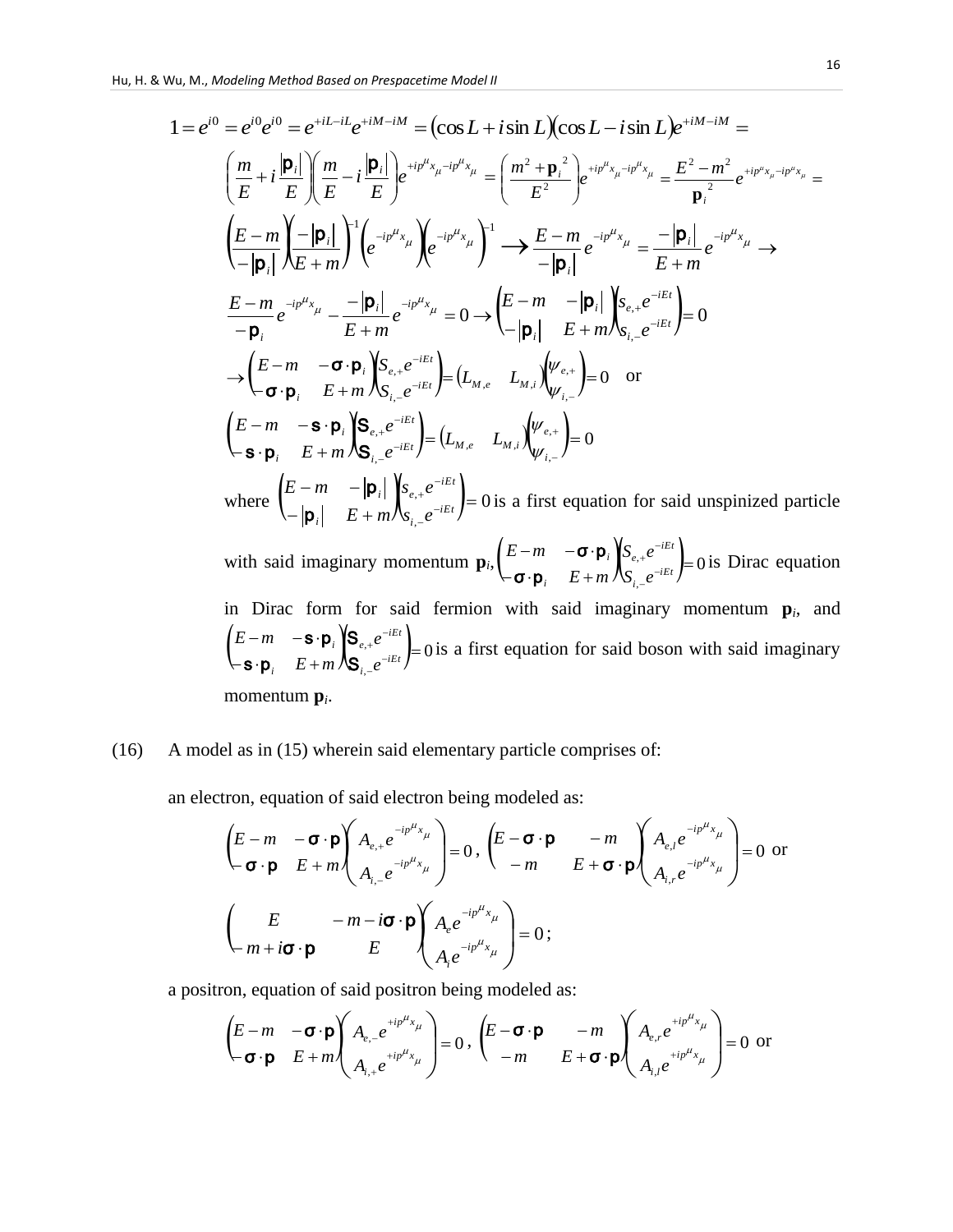$$
\begin{pmatrix}\nE & -m-i\boldsymbol{\sigma}\cdot\boldsymbol{p} \\
m+i\boldsymbol{\sigma}\cdot\boldsymbol{p} & E\n\end{pmatrix}\n\begin{pmatrix}\nA_e e^{+ip^{\mu}x_{\mu}} \\
A_i e^{+ip^{\mu}x_{\mu}}\n\end{pmatrix} = 0;
$$

a massless neutrino, equation of said neutrino being modeled as:

$$
\left(\begin{array}{ccc} E & -\boldsymbol{\sigma}\cdot\boldsymbol{\mathsf{p}} \\ -\boldsymbol{\sigma}\cdot\boldsymbol{\mathsf{p}} & E \end{array}\right) \left(\begin{array}{c} A_{e,+}e^{-ip^{\mu}x_{\mu}} \\ A_{i,-}e^{-ip^{\mu}x_{\mu}} \end{array}\right) = 0, \left(\begin{array}{ccc} E-\boldsymbol{\sigma}\cdot\boldsymbol{\mathsf{p}} & \\ & E+\boldsymbol{\sigma}\cdot\boldsymbol{\mathsf{p}} \end{array}\right) \left(\begin{array}{c} A_{e,i}e^{-ip^{\mu}x_{\mu}} \\ A_{i,r}e^{-ip^{\mu}x_{\mu}} \end{array}\right) = 0 \text{ or } \\ \left(\begin{array}{ccc} E & -i\boldsymbol{\sigma}\cdot\boldsymbol{\mathsf{p}} \\ H_{i}\boldsymbol{\sigma}\cdot\boldsymbol{\mathsf{p}} & E \end{array}\right) \left(\begin{array}{c} A_{e,i}e^{-ip^{\mu}x_{\mu}} \\ A_{e}e^{-ip^{\mu}x_{\mu}} \end{array}\right) = 0 ; \end{array}
$$

A massless antineutrino, equation of said antineutrino being modeled as:

$$
\begin{pmatrix}\nE & -\boldsymbol{\sigma} \cdot \boldsymbol{p} \\
-\boldsymbol{\sigma} \cdot \boldsymbol{p} & E\n\end{pmatrix}\n\begin{pmatrix}\nA_{e,-}e^{+ip^{\mu}x_{\mu}} \\
A_{i,+}e^{+ip^{\mu}x_{\mu}}\n\end{pmatrix} = 0, \quad\n\begin{pmatrix}\nE - \boldsymbol{\sigma} \cdot \boldsymbol{p} \\
E + \boldsymbol{\sigma} \cdot \boldsymbol{p}\n\end{pmatrix}\n\begin{pmatrix}\nA_{e,r}e^{+ip^{\mu}x_{\mu}} \\
A_{i,l}e^{+ip^{\mu}x_{\mu}}\n\end{pmatrix} = 0 \text{ or } \n\begin{pmatrix}\nE & -i\boldsymbol{\sigma} \cdot \boldsymbol{p} \\
A_{e}e^{+ip^{\mu}x_{\mu}}\n\end{pmatrix} = 0;
$$

a massive spin 1 boson, equation of said massive spin 1 boson being modeled as:

$$
\left(\begin{array}{ccc}\nE-m & -\mathbf{s}\cdot\mathbf{p} \\
-\mathbf{s}\cdot\mathbf{p} & E+m\n\end{array}\right)\n\left(\begin{array}{ccc}\n\mathbf{A}_{e,+}e^{-ip^{\mu}x_{\mu}} \\
\mathbf{A}_{i,-}e^{-ip^{\mu}x_{\mu}}\n\end{array}\right) = 0, \quad\n\left(\begin{array}{ccc}\nE-\mathbf{s}\cdot\mathbf{p} & -m \\
-m & E+\mathbf{s}\cdot\mathbf{p}\n\end{array}\right)\n\left(\begin{array}{ccc}\n\mathbf{A}_{e,i}e^{-ip^{\mu}x_{\mu}} \\
\mathbf{A}_{i,r}e^{-ip^{\mu}x_{\mu}}\n\end{array}\right) = 0 \text{ or } \\
\left(\begin{array}{ccc}\nE & -m-i\mathbf{s}\cdot\mathbf{p} \\
m+i\mathbf{s}\cdot\mathbf{p} & E\n\end{array}\right)\n\left(\begin{array}{ccc}\n\mathbf{A}_{e}e^{-ip^{\mu}x_{\mu}} \\
\mathbf{A}_{i}e^{-ip^{\mu}x_{\mu}}\n\end{array}\right) = 0 ;
$$

a massive spin 1 antiboson, equation of said massive spin 1 antiboson being modeled as:

$$
\left(\begin{array}{ccc}\nE-m & -\mathbf{s}\cdot\mathbf{p} \\
-\mathbf{s}\cdot\mathbf{p} & E+m\n\end{array}\right)\n\left(\begin{array}{ccc}\n\mathbf{A}_{e,-}e^{+ip^{\mu}x_{\mu}} \\
\mathbf{A}_{i,+}e^{+ip^{\mu}x_{\mu}}\n\end{array}\right) = 0, \quad\n\left(\begin{array}{ccc}\nE-\mathbf{s}\cdot\mathbf{p} & -m \\
-m & E+\mathbf{s}\cdot\mathbf{p}\n\end{array}\right)\n\left(\begin{array}{ccc}\n\mathbf{A}_{e,r}e^{+ip^{\mu}x_{\mu}} \\
\mathbf{A}_{i,l}e^{+ip^{\mu}x_{\mu}}\n\end{array}\right) = 0 \text{ or } \\
\left(\begin{array}{ccc}\nE & -m-i\mathbf{s}\cdot\mathbf{p} \\
m+i\mathbf{s}\cdot\mathbf{p} & E\n\end{array}\right)\n\left(\begin{array}{ccc}\n\mathbf{A}_{e}e^{+ip^{\mu}x_{\mu}} \\
\mathbf{A}_{i}e^{+ip^{\mu}x_{\mu}}\n\end{array}\right) = 0 ;
$$

a massless spin 1 boson, equation of said massless spin 1 boson being modeled as: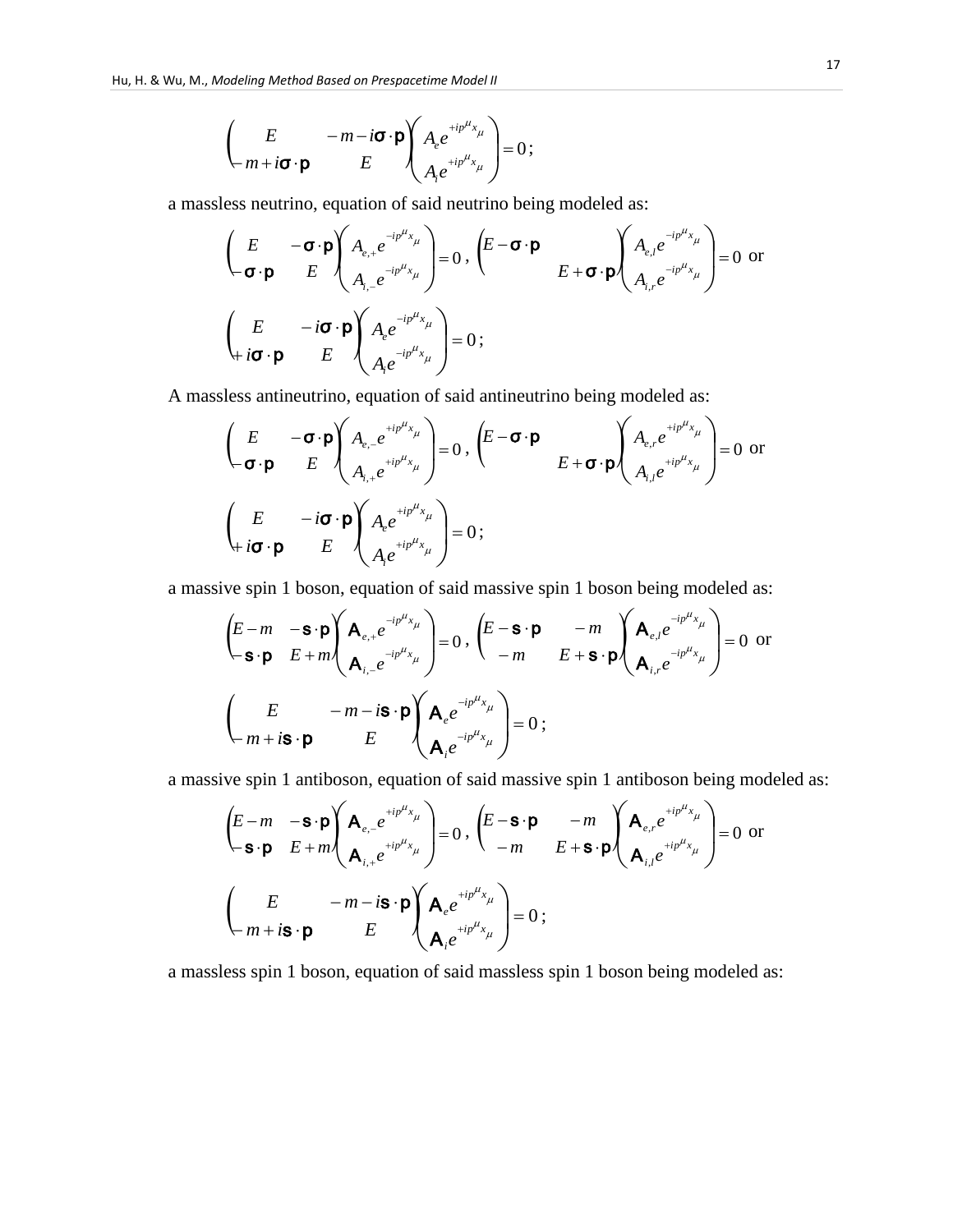$$
\left(\begin{matrix}\nE & -\mathbf{s} \cdot \mathbf{p} \\
\mathbf{s} \cdot \mathbf{p} & E\n\end{matrix}\right) \left(\begin{matrix}\n\mathbf{A}_{e,+}e^{-ip^{\mu}x_{\mu}} \\
\mathbf{A}_{i,-}e^{-ip^{\mu}x_{\mu}}\n\end{matrix}\right) = \left(\begin{matrix}\nE & -\mathbf{s} \cdot \mathbf{p} \\
\mathbf{s} \cdot \mathbf{p} & E\n\end{matrix}\right) \left(\begin{matrix}\nE \\
i\mathbf{B}\n\end{matrix}\right) = 0,
$$
\n
$$
\left(\begin{matrix}\nE - \mathbf{s} \cdot \mathbf{p} \\
\mathbf{A}_{e}e^{-ip^{\mu}x_{\mu}}\n\end{matrix}\right) = 0 \text{ or } \left(\begin{matrix}\nE & -i\mathbf{s} \cdot \mathbf{p} \\
i\mathbf{s} \cdot \mathbf{p} & E\n\end{matrix}\right) \left(\begin{matrix}\n\mathbf{A}_{e}e^{-ip^{\mu}x_{\mu}} \\
\mathbf{A}_{i}e^{-ip^{\mu}x_{\mu}}\n\end{matrix}\right) = 0
$$
\nwhere\n
$$
\left(\begin{matrix}\nE & -\mathbf{s} \cdot \mathbf{p} \\
\mathbf{s} \cdot \mathbf{p} & E\n\end{matrix}\right) \left(\begin{matrix}\nE \\
i\mathbf{B}\n\end{matrix}\right) = 0 \text{ is equivalent to Maxwell equation } \left(\begin{matrix}\n\partial_{i}\mathbf{E} = \nabla \times \mathbf{B} \\
\partial_{i}\mathbf{B} = -\nabla \times \mathbf{E}\n\end{matrix}\right);
$$

a massless spin 1 antiboson, equation of said massless spin 1 antiboson being modeled as:

$$
\begin{pmatrix}\nE & -\mathbf{s} \cdot \mathbf{p} \\
-\mathbf{s} \cdot \mathbf{p} & E\n\end{pmatrix}\n\begin{pmatrix}\nA_{e,-}e^{+ip^{\mu}x_{\mu}} \\
A_{i,+}e^{+ip^{\mu}x_{\mu}}\n\end{pmatrix} = 0, \quad\n\begin{pmatrix}\nE - \mathbf{s} \cdot \mathbf{p} \\
E + \mathbf{s} \cdot \mathbf{p}\n\end{pmatrix}\n\begin{pmatrix}\nA_{e,r}e^{+ip^{\mu}x_{\mu}} \\
A_{i,l}e^{+ip^{\mu}x_{\mu}}\n\end{pmatrix} = 0 \text{ or } \n\begin{pmatrix}\nE & -i\mathbf{s} \cdot \mathbf{p} \\
A_{i}e^{+ip^{\mu}x_{\mu}}\n\end{pmatrix} = 0;
$$

an antiproton, equation of said antiproton being modeled as:

$$
\begin{pmatrix}\nE - m & -\boldsymbol{\sigma} \cdot \boldsymbol{p}_i \\
-\boldsymbol{\sigma} \cdot \boldsymbol{p}_i & E + m\n\end{pmatrix}\n\begin{pmatrix}\nS_{e,+}e^{-iEt} \\
S_{i,-}e^{-iEt}\n\end{pmatrix} = 0, \quad\n\begin{pmatrix}\nE - \boldsymbol{\sigma} \cdot \boldsymbol{p}_i & -m \\
-m & E + \boldsymbol{\sigma} \cdot \boldsymbol{p}_i\n\end{pmatrix}\n\begin{pmatrix}\nS_{e,I}e^{-iEt} \\
S_{i,F}e^{-iEt}\n\end{pmatrix} = 0 \text{ or }
$$
\n
$$
\begin{pmatrix}\nE & -m - i\boldsymbol{\sigma} \cdot \boldsymbol{p}_i \\
m + i\boldsymbol{\sigma} \cdot \boldsymbol{p}_i & E\n\end{pmatrix}\n\begin{pmatrix}\nS_{e}e^{-iEt} \\
S_{i}e^{-iEt}\n\end{pmatrix} = 0 \text{; or }
$$

a proton, equation of said proton being modeled as:

$$
\begin{pmatrix}\nE-m & -\boldsymbol{\sigma} \cdot \boldsymbol{p}_i \\
\boldsymbol{\sigma} \cdot \boldsymbol{p}_i & E+m\n\end{pmatrix}\n\begin{pmatrix}\nS_{e,-}e^{+iEt} \\
S_{i,+}e^{+iEt}\n\end{pmatrix} = 0, \quad\n\begin{pmatrix}\nE-\boldsymbol{\sigma} \cdot \boldsymbol{p}_i & -m \\
-m & E+\boldsymbol{\sigma} \cdot \boldsymbol{p}_i\n\end{pmatrix}\n\begin{pmatrix}\nS_{e,r}e^{+iEt} \\
S_{i,l}e^{+iEt}\n\end{pmatrix} = 0 \text{ or }
$$
\n
$$
\begin{pmatrix}\nE & -m-i\boldsymbol{\sigma} \cdot \boldsymbol{p}_i \\
m+i\boldsymbol{\sigma} \cdot \boldsymbol{p}_i & E\n\end{pmatrix}\n\begin{pmatrix}\nS_{e}e^{+iEt} \\
S_{i}e^{+iEt}\n\end{pmatrix} = 0.
$$

(17) A model as in (15) wherein said elementary particle comprises an electron and said drawing is modified to include a proton, said proton being modeled as a second elementary particle, and interaction fields of said electron and said proton, said modified drawing comprising:

sing:  
\n
$$
1 = e^{i0} = e^{i0} e^{i0} e^{i0} = (e^{i0} e^{i0})_p (e^{i0} e^{i0})_e = (e^{+iL-iM} e^{+iM-iM})_p (e^{-iL+iL} e^{-iM+iM})_e
$$
\n
$$
= ((\cos L + i \sin L)(\cos L - i \sin L)e^{+iM-iM})_p ((\cos L - i \sin L)(\cos L + i \sin L)e^{-iM+iM})_e
$$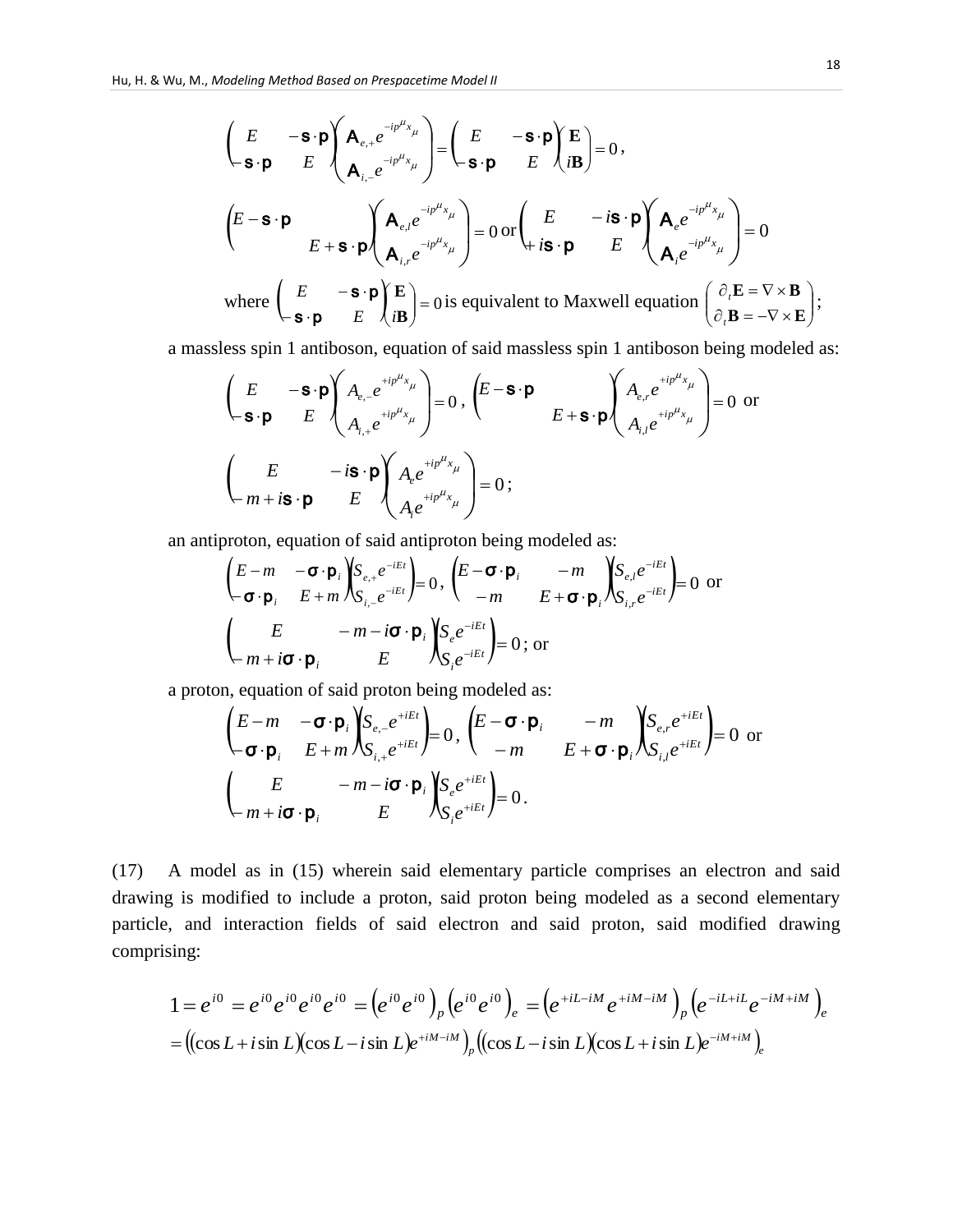$$
\begin{split}\n&= \left( \left( \frac{m}{E} + i \frac{|\mathbf{p}_i|}{E} \right) \left( \frac{m}{E} - i \frac{|\mathbf{p}_i|}{E} \right) e^{+ipH_{x_{\mu}}-ipH_{x_{\mu}}}\right)_{p} \left( \left( \frac{m}{E} - i \frac{|\mathbf{p}|}{E} \right) \left( \frac{m}{E} + i \frac{|\mathbf{p}|}{E} \right) e^{-ipH_{x_{\mu}}+ipH_{x_{\mu}}}\right)_{e} \\
&= \left( \frac{m^2 + \mathbf{p}_i^2}{E^2} e^{+ipH_{x_{\mu}}-ipH_{x_{\mu}}}\right)_{p} \left( \frac{m^2 + \mathbf{p}^2}{E^2} e^{-ipH_{x_{\mu}}+ipH_{x_{\mu}}}\right)_{e} \\
&= \left( \frac{E^2 - m^2}{\mathbf{p}_i^2} e^{+ipH_{x_{\mu}}-ipH_{x_{\mu}}}\right)_{p} \left( \frac{E^2 - m^2}{\mathbf{p}^2} e^{-ipH_{x_{\mu}}+ipH_{x_{\mu}}}\right)_{e} \\
&= \left( \left( \frac{E - m}{-|\mathbf{p}_i|} \right) \left( \frac{-|\mathbf{p}_i|}{E + m} \right)^{-1} \left( e^{+ipH_{x_{\mu}}}\right)^{-1} \right) \left( \left( \frac{E - m}{-|\mathbf{p}|} \right) \left( \frac{-|\mathbf{p}|}{E + m} \right)^{-1} \left( e^{-ipH_{x_{\mu}}}\right)^{-1} \right)_{e} \\
&\rightarrow \left( \left( \frac{E - m}{-|\mathbf{p}_i|} - \frac{|\mathbf{p}_i|}{E + m} \right) \left( s_{e,-} e^{+iEt} \right) = 0 \right)_{p} \left( \left( \frac{E - m}{-|\mathbf{p}|} - \frac{|\mathbf{p}|}{E + m} \right) \left( s_{i,-} e^{-iEt} \right) = 0 \right)_{e} \\
&\rightarrow \left( \left( \frac{E - e\phi - m}{- \mathbf{p}_i} - \frac{-(\mathbf{p}_i - e\mathbf{A})}{E - e\phi + m} \right) \left( s_{i,+} e^{-iEt} \right) = 0 \right)_{p} \\
&\rightarrow \left( \
$$

where ( )<sub>e</sub> denotes electron, ( )<sub>p</sub> denotes proton and (( )<sub>e</sub>( )<sub>p</sub>) denotes an electron-proton system.

(18) A model as in (15) wherein said elementary particle comprises an electron and said drawing is modified to include a unspinized proton, said unspinized proton being modeled as a second elementary particle, and interaction fields of said electron and said unspinized proton, said modified drawing comprising:

$$
1 = e^{i0} = e^{i0} e^{i0} e^{i0} e^{i0} = (e^{i0} e^{i0})_p (e^{i0} e^{i0})_e = (e^{+iL-iM} e^{+iM-iM})_p (e^{-iL+iL} e^{-iM+iM})_e
$$
  
=  $((\cos L + i \sin L)(\cos L - i \sin L)e^{+iM-iM})_p ((\cos L - i \sin L)(\cos L + i \sin L)e^{-iM+iM})_e$   
=  $\left( \left( \frac{m}{E} + i \frac{|\mathbf{p}_i|}{E} \right) \left( \frac{m}{E} - i \frac{|\mathbf{p}_i|}{E} \right) e^{+ip^{\mu}x_{\mu} - ip^{\mu}x_{\mu}} \right)_p \left( \left( \frac{m}{E} - i \frac{|\mathbf{p}|}{E} \right) \left( \frac{m}{E} + i \frac{|\mathbf{p}|}{E} \right) e^{-ip^{\mu}x_{\mu} + ip^{\mu}x_{\mu}} \right)_e$   
=  $\left( \frac{m^2 + \mathbf{p}_i^2}{E^2} e^{+ip^{\mu}x_{\mu} - ip^{\mu}x_{\mu}} \right)_p \left( \frac{m^2 + \mathbf{p}^2}{E^2} e^{-ip^{\mu}x_{\mu} + ip^{\mu}x_{\mu}} \right)_e$